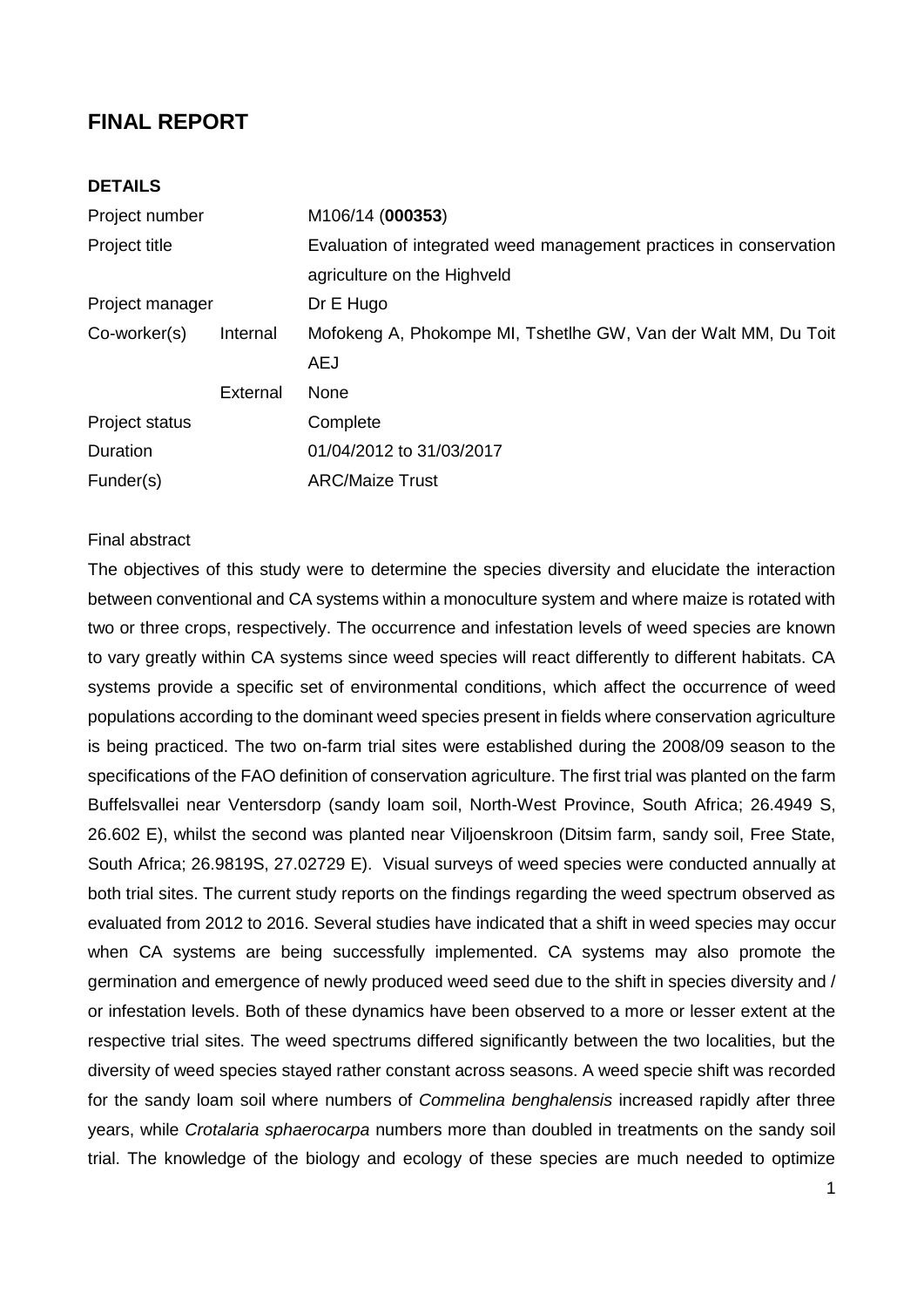different management systems to control these species successfully. New weed species also started to germinate at the sandy loam soil trial site and included *Helichrysum caesititium* (Rose poppy) and *Vernonia poskeana.*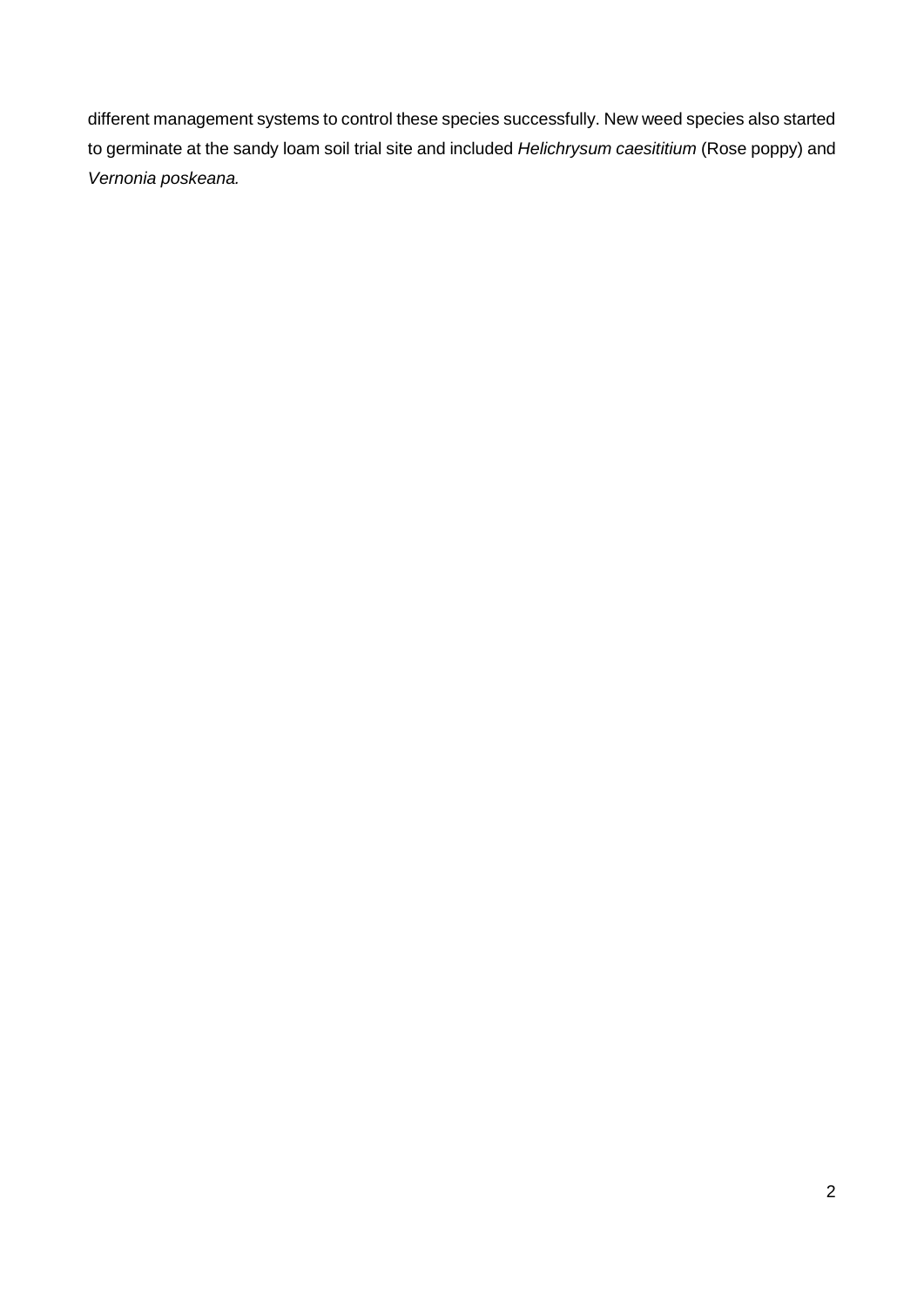#### **1. Introduction**

Conservation agriculture (CA) in cropping systems consists of a number of principles with the aim of soil conservation and sustainability of crop production. The most important of these factors are little or no disturbance of the soil, multiple cropping/crop rotation, permanent soil cover (Mallet *et al,.* 1981), integrated soil fertility and acidity management, integrated weed-, pest- and disease management as well as crop and livestock integration. A number of these principles have been implemented extensively in southern America, particularly in Brazil with substantial success. In view of these successes in Brazil and elsewhere the adoption of CA practices is seen as a key to sustainable agriculture in South Africa (Bolliger *et al.,* 2006; Christoffeleti *et al.*, 2007). Of the 106 million ha reported to be under CA worldwide, Africa currently contributes only 0.4%, with the majority of this being on commercial farms in South Africa (Kassam *et al.,* 2009).

The potential benefits of conservation tillage primarily depend on the soil characteristics and climatic conditions of the specific location where it is practised. CA, however, requires careful planning of crop rotations, novel approaches to weed control and pest management strategies. Knowledge of the long-term effect of tillage or reduced-tillage practices on weed diversity and species composition are accordingly crucial in order to provide information necessary for improving weed management in agro-ecosystems. The constant use of certain active ingredients of herbicides such as glyphosate in a monoculture-maize production system also raises a concern for development of resistant weed populations. Most research to date on weed control in reduced tillage practices have shown clearly that tillage has a profound effect on the species composition and subsequent shift in the weed spectrum (Carter and Ivany 2006; Kurstjens 2007; Norsworthy 2008).

The 2016/17 estimated production input cost for maize for the North-West province varied between R9,080 and R9,762.92 ha<sup>-1</sup> (estimated yield of 3.5 t ha<sup>-1</sup>) with the cost associated with weed control varying between 6.4 and 9.8% of the total input cost per ha (Anonymous, 2017). Several research results have shown that weed infestation has a negative effect on yield. When averaged across data generated over a seven-year period, weed interference in maize in the United States and Canada caused an average of 50% yield loss (Soltani *et al*., 2016). Similar results have been reported locally, with weed infestation resulting in maize yield losses of between 40 and 60% (Thobatsi, 2009). This negative effect on yield is, however, seldom converted into financial terms.

The absence of soil disturbance and presence of crop residue cover in CA systems generally lead to an increase over seasons in organic matter content of the soil, soil moisture, temperature and microbial activity. These factors may have a direct or indirect effect on weed control efficacy, including weed species present, time of weed seed germination and emergence, weed-crop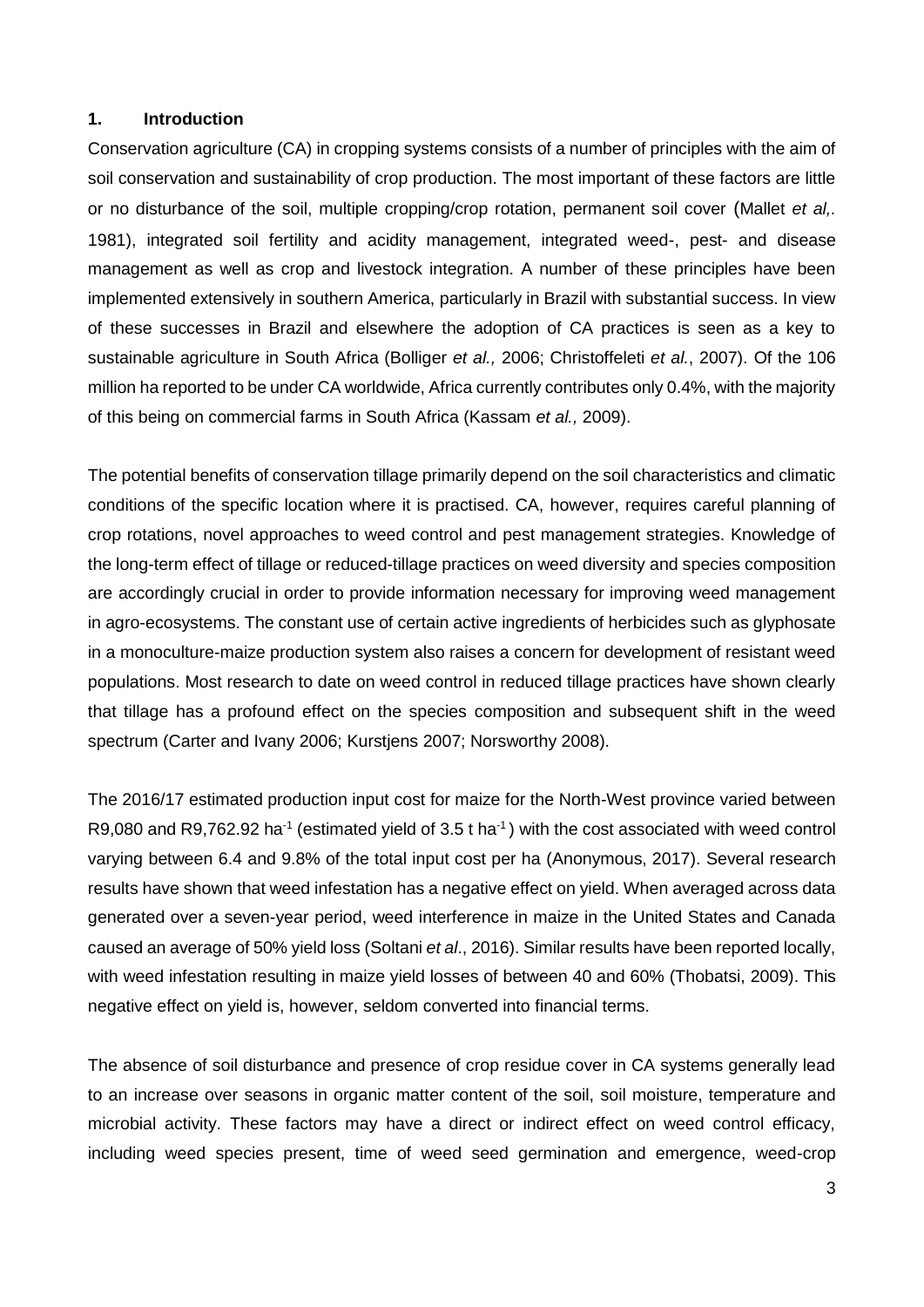interference, competition between weed species, effective herbicide application and residual efficacy of herbicides as well as waiting period of herbicides on follow-up crops (Johnson and Coble 1986; Tuesca and Puricelli 2007). Soil and residue manipulation can, however, assist weed control by interfering with weed biology and enhancing crop establishment and growth. Herbicide selection, formulation, timing and method of application will also be affected by CA practices (Norsworthy, 2008). Effective weed control, reduced tillage practices and/or crop rotation can form a crucial part of the cost effectiveness of crop production in South Africa. New products and active ingredient development in the herbicide market occur only sporadically and new approaches towards combining soil conservation with non-chemical weed management are needed.

When first implemented, the use of herbicides in CA will, however, remain high for the first two seasons. Therefore, it is essential to determine the existing weed species diversity, initial seed bank composition and vertical weed seed distribution at various trial sites (Benvenuti, Macchia and Miele, 2001). Research has shown that shallow-germinating weed spp. may increase in importance since CA promotes germination of shallow germinators (Carter and Ivany, 2006). Although some shallowgerminating weeds could be controlled more effectively by reduced tillage, the late-season germinators may become an increasing challenge (Christoffoletti *et al.* 2007; Bolliger *et al.* 2006). CA usually causes a shift in weed spectra, where some weeds such as sedges and perennial weeds are more difficult to control. It is difficult to predict the composition of a weed population that may emerge in a crop rotation sequence that include several crops. Reduced tillage in combination with a sound crop rotation system may reduce weed densities and expenses on weed control management (Murphy, *et al.* 2006). A comparison between herbicide-resistant, e.g. glyphosateresistant crops and the use of other registered herbicides on crops that will be grown in rotation systems will be necessary in order to determine cost effectiveness and the effect on weed species dynamics.

The objectives of this study were accordingly to determine the species diversity and elucidate the interaction between conventional and CA systems within a monoculture system and where maize is rotated with two or three crops, respectively.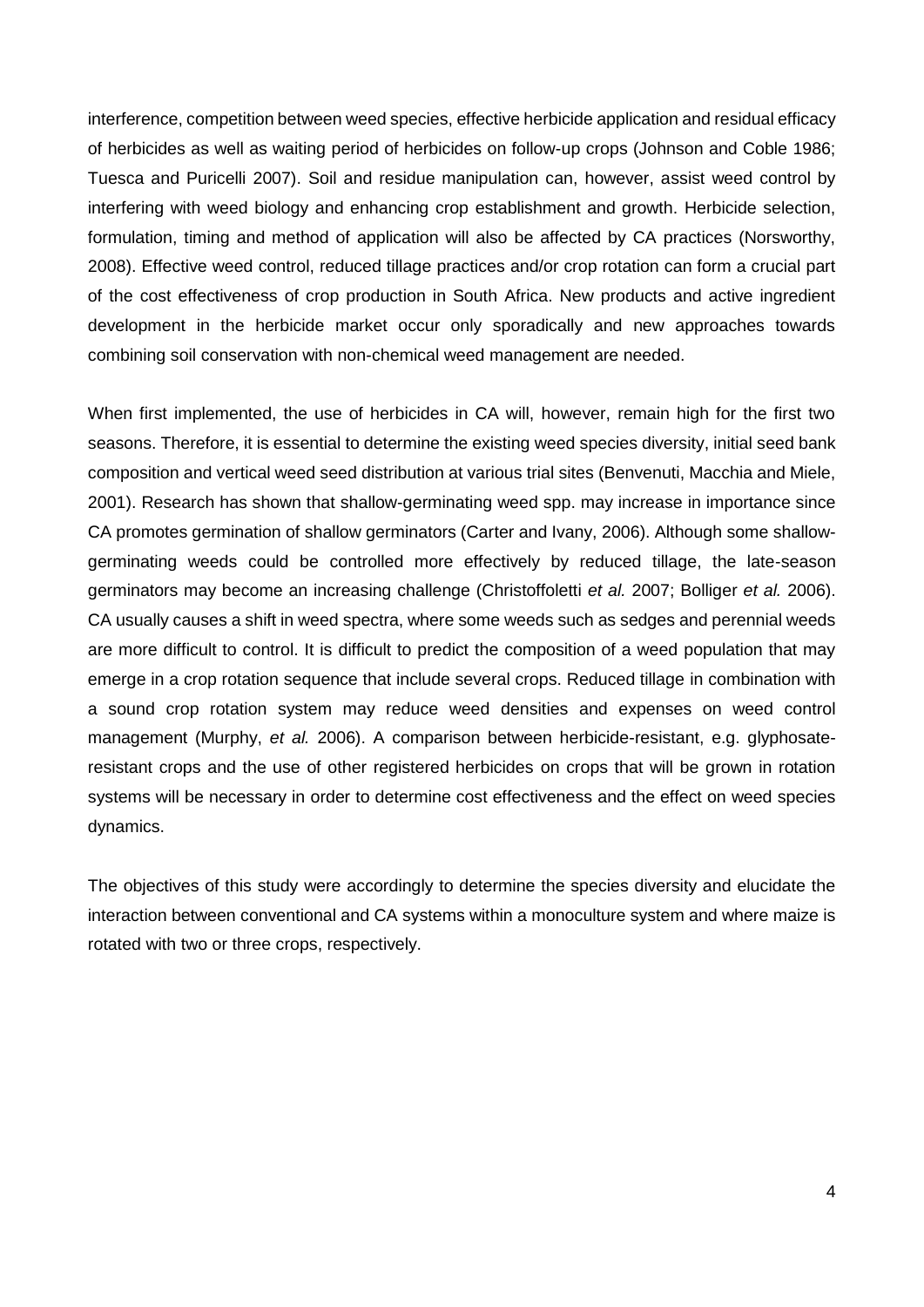### **2. Materials and Methods**

## *2.1. Field trials*

The two on-farm trial sites were established during the 2008/09 season to the specifications of the FAO definition of conservation agriculture. The first trial was planted on the farm Buffelsvallei near Ventersdorp (sandy loam soil, North-West Province, South Africa; 26.4949 S, 26.602 E), whilst the second was planted near Viljoenskroon (Ditsim farm, sandy soil, Free State, South Africa; 26.9819S, 27.02729 E). The current study report on the findings regarding the weed spectrum observed as evaluated from 2012 to 2016.

Conservation agriculture systems included no-tillage treatments with crop rotation of three different crops i.e. maize, forage sorghum and cowpeas or sunflower. At the Buffelsvallei site, both sunflower and cowpea were included as rotational crops. A representation of the plot layout for one replicate of the trial over seasons is given in Table 1. Treatments accordingly consisted of the following combinations of crop and tillage systems:

- A maize monoculture under conventional mouldboard plough tillage (MM-CT) which served as the control,
- A maize monoculture under no-till (MM-CA)
- A cowpea or sunflower maize two-year rotation under no-till (2yr-CP or SF-CA)
- A pearl millet (*Pennisetum glaucum* (L.) R. Br) cowpea or sunflower maize three-year rotation under no-till (3yr-CP or SF-CA).

Two plots were allocated for the two-year rotation treatments whilst three plots were allocated for the three-year rotation treatments (Table 1). With the two-year rotation treatments, one plot was planted with maize, whilst the other was planted with the cowpea/sunflower split arrangement. The following season the crops planted were swopped (i.e. cowpea/sunflower split arrangement on the first plot and maize on the second plot). A similar approach was accordingly followed with the threeyear rotation treatments, with each crop included in the rotation planted in one of the three plots allocated to the treatment. This allowed a maize treatment to be screened from each treatment every season. A similar approach was followed regarding the Ditsim trial with the exception that only maize, cowpea and millet were included as rotational crops. Sunflower was not included as the area was not suited for sunflower production. Plots at Ditsim consisted of 16 rows, 30 m in length spaced 0.9 m. Buffelsvallei plots consisted of 28 rows, 20 m in length spaced 0.9 m apart.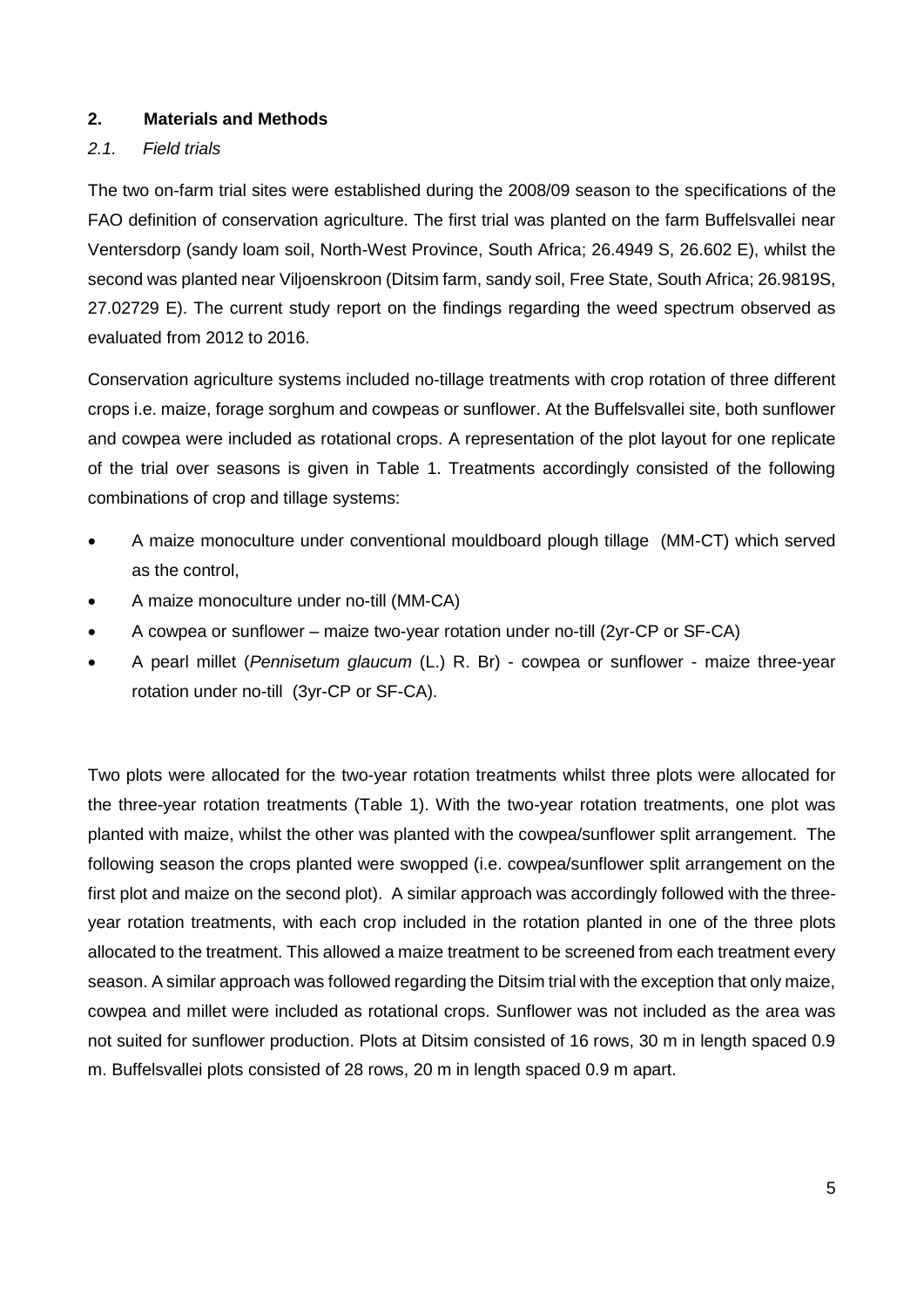|           |       |       |        |                        |        | Plot number  |        |              |        |                  |        |              |
|-----------|-------|-------|--------|------------------------|--------|--------------|--------|--------------|--------|------------------|--------|--------------|
|           |       | 2     |        | 3                      |        | 4            |        | 5            |        | 6                |        |              |
| Treatment | MM-CT | MM-CA |        | 2yr-CA-CP/SF           |        | 2yr-CA-CP/SF |        | 3yr-CA-CP/SF |        | 3yr-CA-CP/SF     |        | 3yr-CA-CP/SF |
| Season    |       |       |        |                        |        |              |        |              |        |                  |        |              |
| 2008/09   | Maize | Maize |        | Maize                  | Cowpea | Sunflower    |        | Millet       |        | Maize            | Cowpea | Sunflower    |
| 2009/10   | Maize | Maize | Cowpea | Sunflower <sup>a</sup> |        | Maize        | Cowpea | Sunflower    |        | Millet           |        | Maize        |
| 2010/11   | Maize | Maize |        | Maize                  | Cowpea | Sunflower    |        | Maize        | Cowpea | Sunflower        |        | Millet       |
| 2011/12   | Maize | Maize | Cowpea | Sunflower              |        | Maize        |        | Millet       |        | Maize            | Cowpea | Sunflower    |
| 2012/13   | Maize | Maize |        | Maize                  | Cowpea | Sunflower    | Cowpea | Sunflower    |        | Millet           |        | Maize        |
| 2013/14   | Maize | Maize | Cowpea | Sunflower              |        | Maize        |        | Maize        |        | Cowpea Sunflower |        | Millet       |
| 2014/15   | Maize | Maize |        | Maize                  | Cowpea | Sunflower    |        | Millet       |        | Maize            | Cowpea | Sunflower    |
| 2015/16   | Maize | Maize | Cowpea | Sunflower              |        | Maize        | Cowpea | Sunflower    |        | Millet           |        | Maize        |

Table 1: Plot layout for one replication of the trial planted at Buffelsvallei over a period of eight years demonstrating the crop rotation sequences and the split arrangement for the cowpea and sunflower rotation treatments within the same plot

a - Plots associated with the cowpea and sunflower rotation systems were split in two sections to accommodate each of the two crops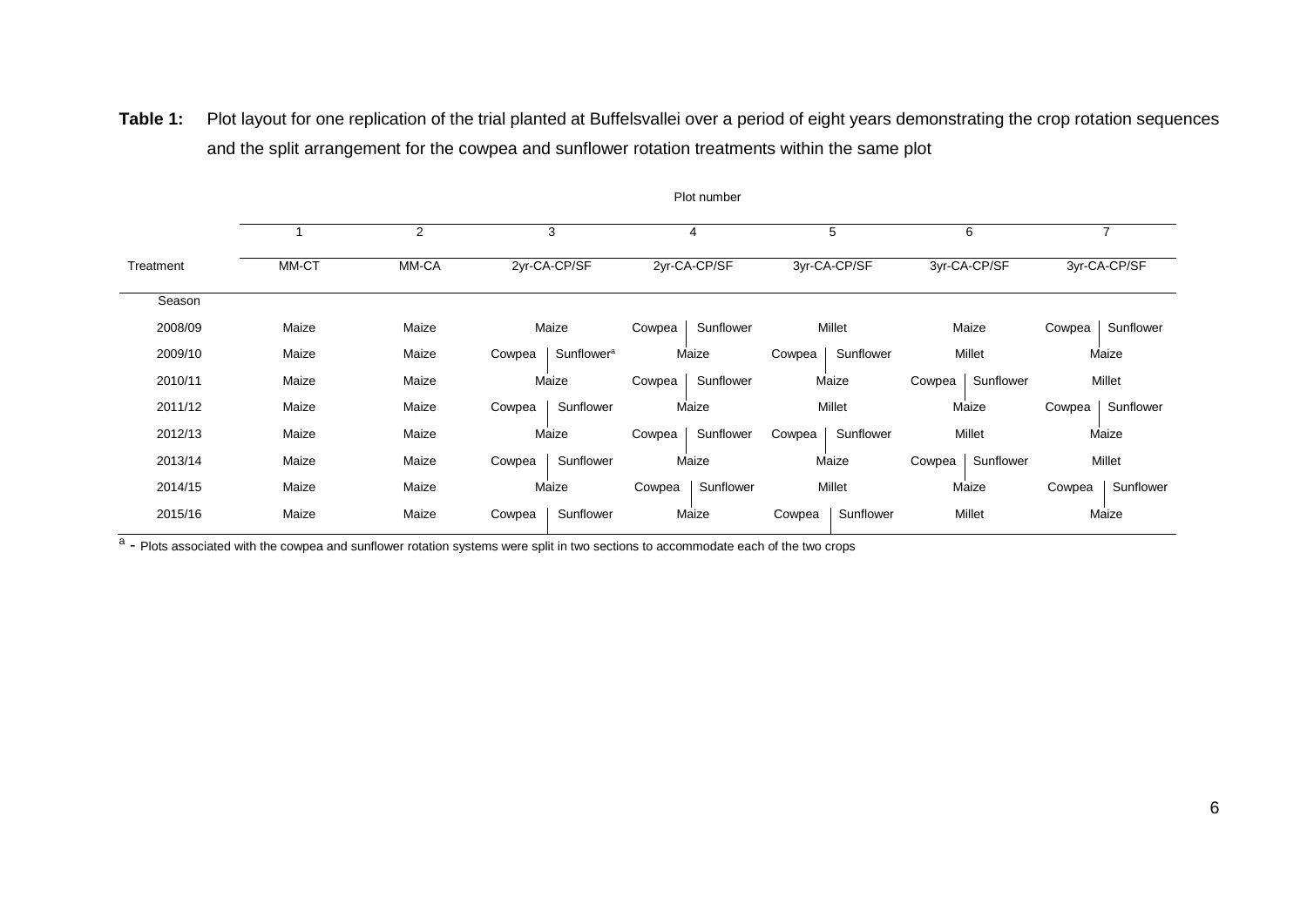#### *2.2. Weed spectrum assessment*

Visual surveys of weed species were conducted since 2012 at both trial sites. The surveys were conducted after planting and the first herbicide application when weed species start to germinate again. The only soil residual herbicide applied at planting was s-metolachlor, thereafter glyphosate was applied post-emergence. The summer weed species were counted and identified during the middle week of January 2016, recording the second flush of weed species. The number of weed species were counted in the middle two crop rows of each treatment (32 m<sup>-2</sup>). All species were identified and new species were sent to the herbarium of the North-West University for positive identification (Prof S Siebert). The surveys were repeated during the first week of July 2016 to identify and quantify the winter weed species in all treatments.

Ten soil cores to a depth of 15 cm were taken at both localities between the middle two rows of each plot, just before planting in November 2015. Each sample was transferred to a plastic container where it was kept in a glasshouse and watered regularly to stimulate germination and emergence of seed in the seedbank. Weed species were counted as soon as they could be identified. The containers were watered for three months before termination to ensure total germination of all summer annual species.

#### *2.3. Statistical analyses*

Data (counts) from 2012 to 2016 of the most dominant weed species in all treatments of each trial site were subjected to an ANOVA using GenStat for Windows 15<sup>th</sup> edition (Payne, 2011). The means of significant interaction effects between seasons and treatments were compared using Fisher's Protected t-LSD at a 5% significant level to determine weed specie shifts between conventional and no-till treatments.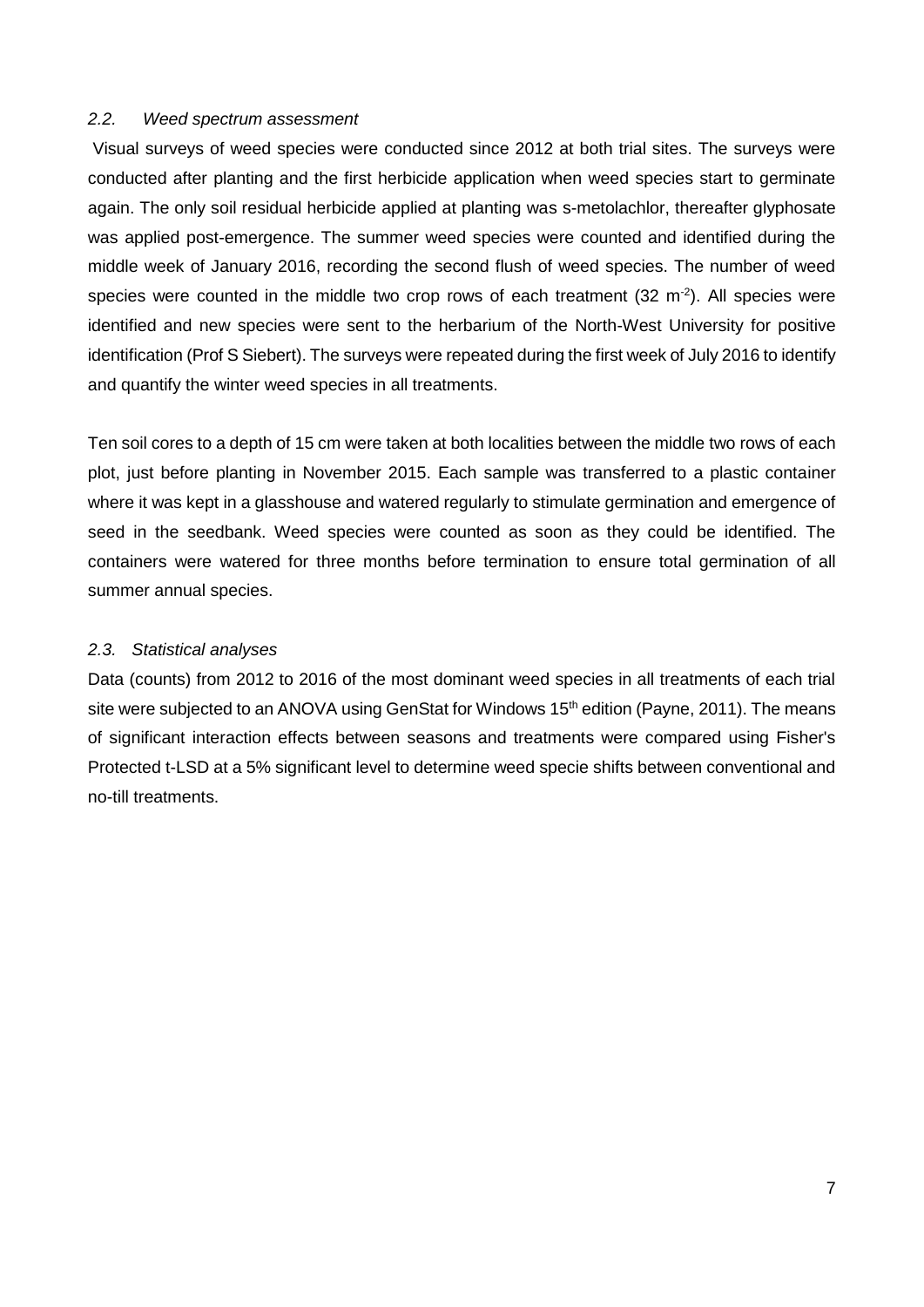#### **3. Results**

## *3.1. Weed species spectrum*

Weeds observed at both sites over the various seasons were in general predominantly annual species. In Tables 2 and 3 the most common summer and winter weed species are listed as recorded during the final year of the study (2016). After the implementation of different rotation systems on the two different soil types over an eight-year period, greater seed species diversity was present on the sandy loam compared to the sandy soil for summer weeds. *Commelina benghalensis* (Wandering Jew) occurred in the highest numbers on the sandy loam soil, whereas *Crotalaria sphaerocarpa* (Mealie Crotalaria) was the most dominant species on sandy soil. An increase in the number of grass species such as *Urochloa mosambicensis* and *Eleusine coracana* were recorded during 2016. The winter weed spectrums were, however, more similar on both soil types. The most dominant winter weed species on both soil types was *Senecio consanguineus* (Starvation Senecio), with exceptionally high numbers on the sandy soil trial site. High numbers of *Arcthoteca calendula* (Cape marigold) were recorded for the first time during July 2016 at the sandy soil trial site. The numbers of *Argemone ochroleuca* (White-flowered Mexican poppy) increased significantly in the conventional monoculture maize treatments when compared to monoculture under CA on the sandy loam soil. *Conyza* spp. occurred in very low numbers at both localities during the past winter period.



**Photo 1.** Annual summer weed species occurring in high numbers at the trial sites



**Photo 2.** Annual winter weed species occurring in high numbers at the trial sites.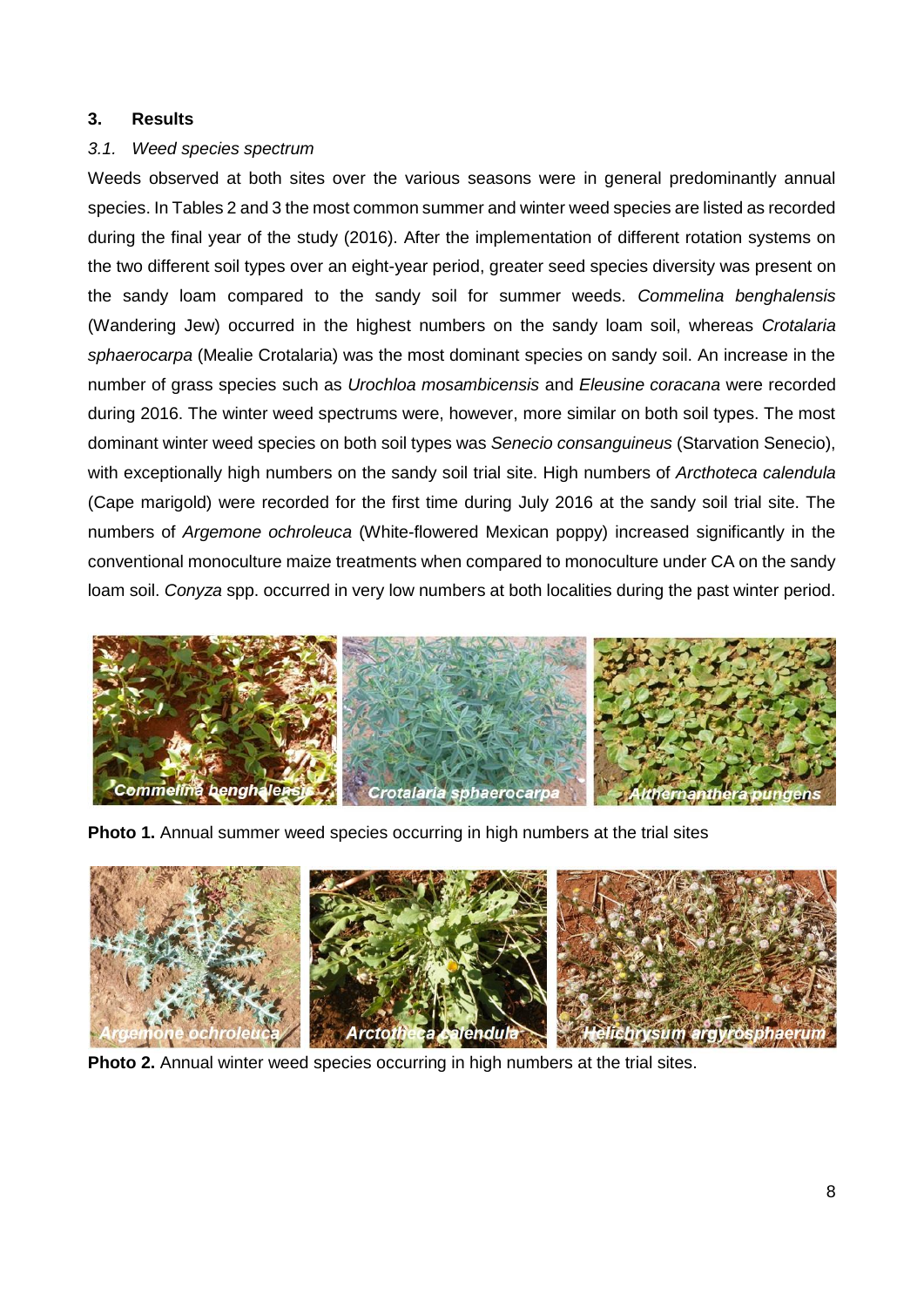# **Table 2:** Dominant summer weed species spectrum on a sandy loam and sandy soil, respectively during 2015/16 season

| <b>Broadleaf weeds</b>    | <b>Grass weeds</b>       | Other                    |
|---------------------------|--------------------------|--------------------------|
| Sandy loam soil           |                          |                          |
| Common pigweed            | Goosegrass               | Wandering Jew            |
| (Amarathus hybridus)      | (Eleusine coracana)      | (Commelina benghalensis) |
| Khakiweed                 | Herringbone grass        | Purple nutsedge          |
| (Tagetes minuta)          | (Uorchloa mosambicensis) | (Cyperus purpurea)       |
| Dwarf marigold            | Large crabgrass (        |                          |
| (Schkuhria pinnata)       | Digitaria sanguinalis)   |                          |
| Green goosefoot           |                          |                          |
| (Chenopodium carinatum)   |                          |                          |
| White goosefoot           |                          |                          |
| (Chenopodium album)       |                          |                          |
| Devil's thorn             |                          |                          |
| (Tribulus terestris)      |                          |                          |
| Purslain                  |                          |                          |
| (Portulaca oleracea)      |                          |                          |
| Khaki bur weed            |                          |                          |
| (Alternathera pungens)    |                          |                          |
| <b>Sandy soil</b>         |                          |                          |
| Mealie Crotalaria         | Naked crabgrass          | Wandering Jew            |
| (Crotalaria sphaerocarpa) | (Digitaria nuda)         | (Commelina benghalensis) |
| Khakiweed                 |                          | Slender sedge            |
| (Tagetes minuta)          |                          | (Bulbostylis hispidula)  |
| Green goosefoot           |                          |                          |
| (Chenopodium carinatum)   |                          |                          |

# **Table 3:** Dominant winter weed species (broadleaves) spectrum on two soil types

| Sandy loam soil              | <b>Sandy soil</b>         |
|------------------------------|---------------------------|
| <b>Starvation Senecio</b>    | <b>Starvation Senecio</b> |
| (Senecio consanquineus)      | (Senecio consanquineus)   |
| Rose poppy                   | Rose poppy                |
| (Helichrysum caesititium)    | (Helichrysum caesititium) |
| Cape marigold                |                           |
| (Arctotheca calendula)       |                           |
| White-flowered Mexican poppy |                           |
| (Argemone ochroleuca)        |                           |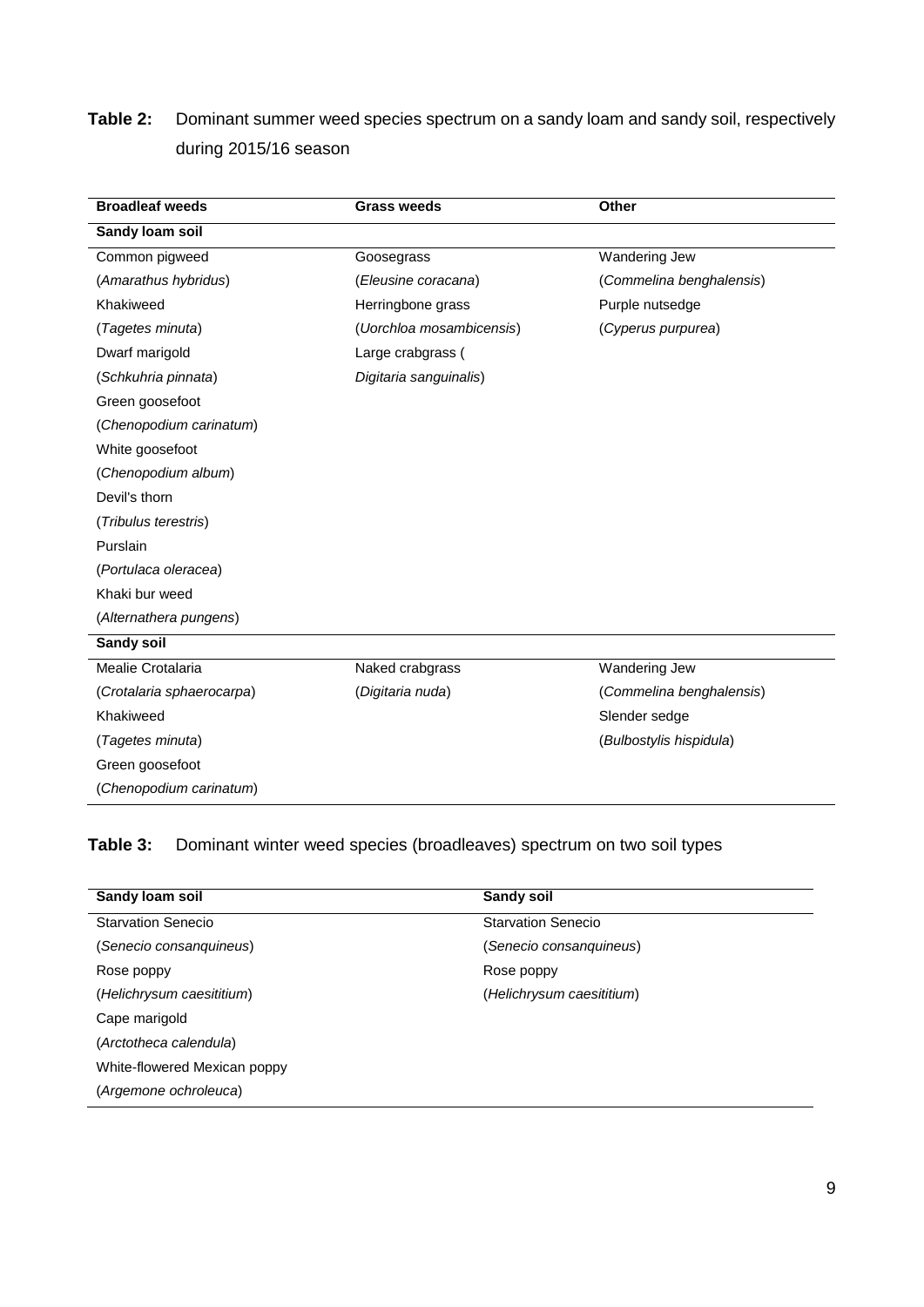### *3.2. Effect of no-till and crop rotation on weed density from 2012 to 2016*

The effect of the different production systems on the number of broadleaf and grass spp. is shown in Figure 1 (sandy loam soil) and Figure 2 (Sandy soil) across five and four consecutive seasons, respectively.

## *3.2.1. Summer weeds (Sandy loam soil)*

Although the total number of weeds were high, data were pooled into the two categories of broadleaf and grass species due to inconsistent numbers recorded for most of the species during the 2015/16 season on the sandy loam soil. Both seasons and treatments (conventional and CA treatments) affected the number of broadleaf species equally (F-values) on the sandy loam soil significantly (F  $= 7.46$ , P<0.001; F = 7.26, P<0.001), resulting also in a significant interaction between the two factors  $(F = 7.14, P < 0.001)$  (Figure 1A). The highest number of broadleaf species occurred in the CA plots in rotation with three different crops, especially during the 2015/16 season. There was however, no significant difference in the number of broadleaf species between the conventional monoculture and CA plots in rotation with two crops or monoculture maize.

The same tendencies were observed for grass species on the sandy loam soil. The different treatments (conventional and CA systems) did, however, had the greater effect on the number of grass species. (Seasons:  $F = 7.30$ , P<0.001; Treatments:  $F = 29.01$ , P<0.001; Interaction:  $F = 6.91$ , P<0.001). It seems that the infestation levels of grass species increased over time in the CA system in rotation with three crops, with the highest number of grass species occurring in these plots during 2015/16 season (Figure 1B).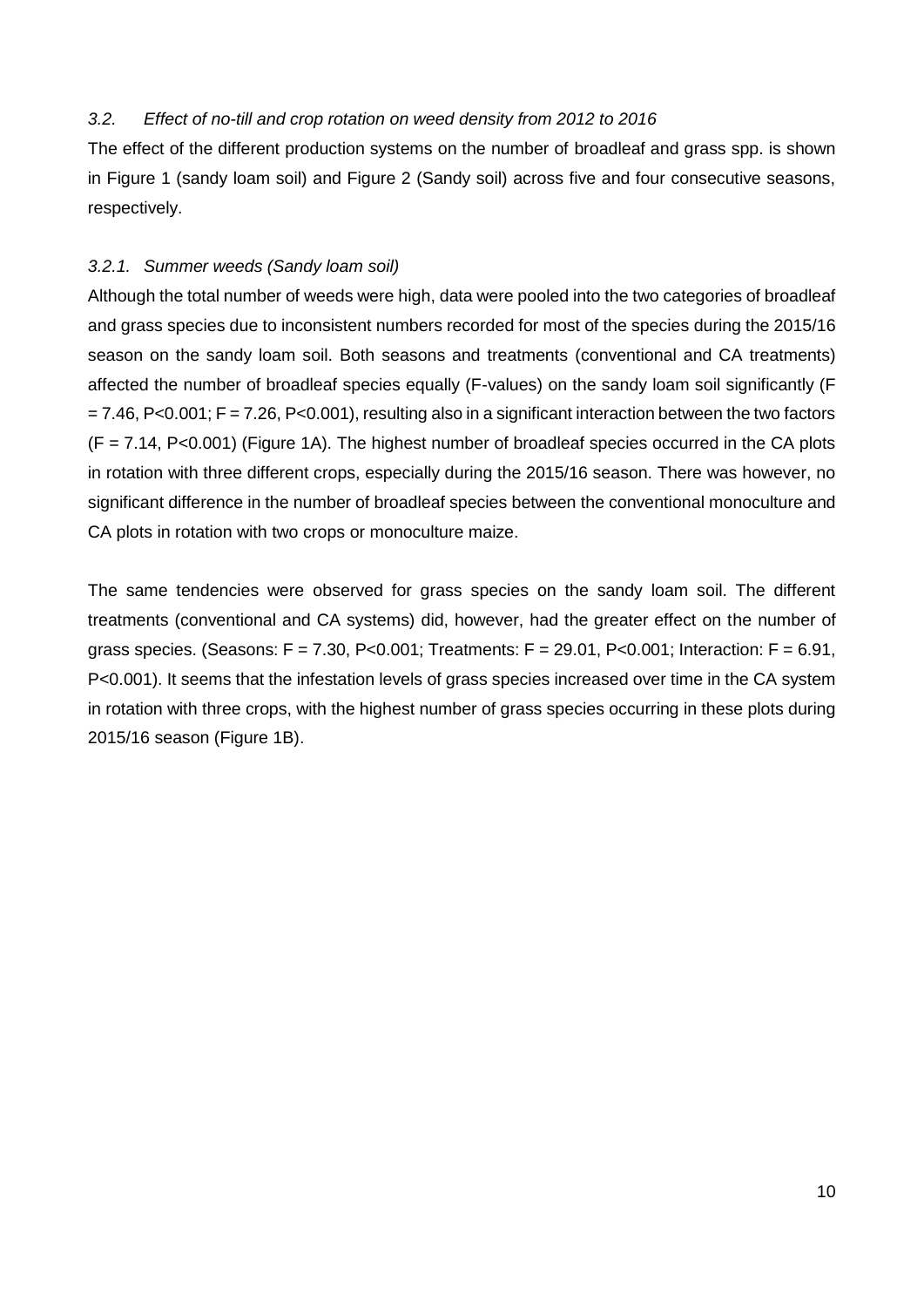

**Figure 1:** Effect of conventional monoculture maize and conservation agricultural systems on the number of broadleaf (A) and grass (B) weed species recorded over five consecutive seasons on a sandy loam soil. (Conv = conventional tillage with mouldboard plough; CArotation = maize rotated with either cowpeas or sunflower;  $CA-Rotation (3)$  = maize rotated with either cowpeas or sunflower and forage sorghum) (Significance determined at P=0.05 according to Fisher's LSD).

#### *3.2.2. Summer weeds (Sandy soil)*

The number of broadleaf species present on the sandy soil was only significantly affected by seasons (Figure 2A). Although the interaction between seasons and treatments was not significant for the number of broadleaf and grass species, it is included for comparison between the two soil types across seasons. The number of broadleaf species more than doubled during the 2015/16 season, consisting mostly of *Crotalaria sphaerocarpa* (Mealie-Crotalaria), followed by *Tagetes minuta* (Khakiweed).

There are, however, no significant differences in broadleaf and grass weed species numbers between conventional monoculture and CA treatments (monoculture and crop rotation) on the sandy soil. Grass numbers are still very low, but tended to increase constantly each season, with the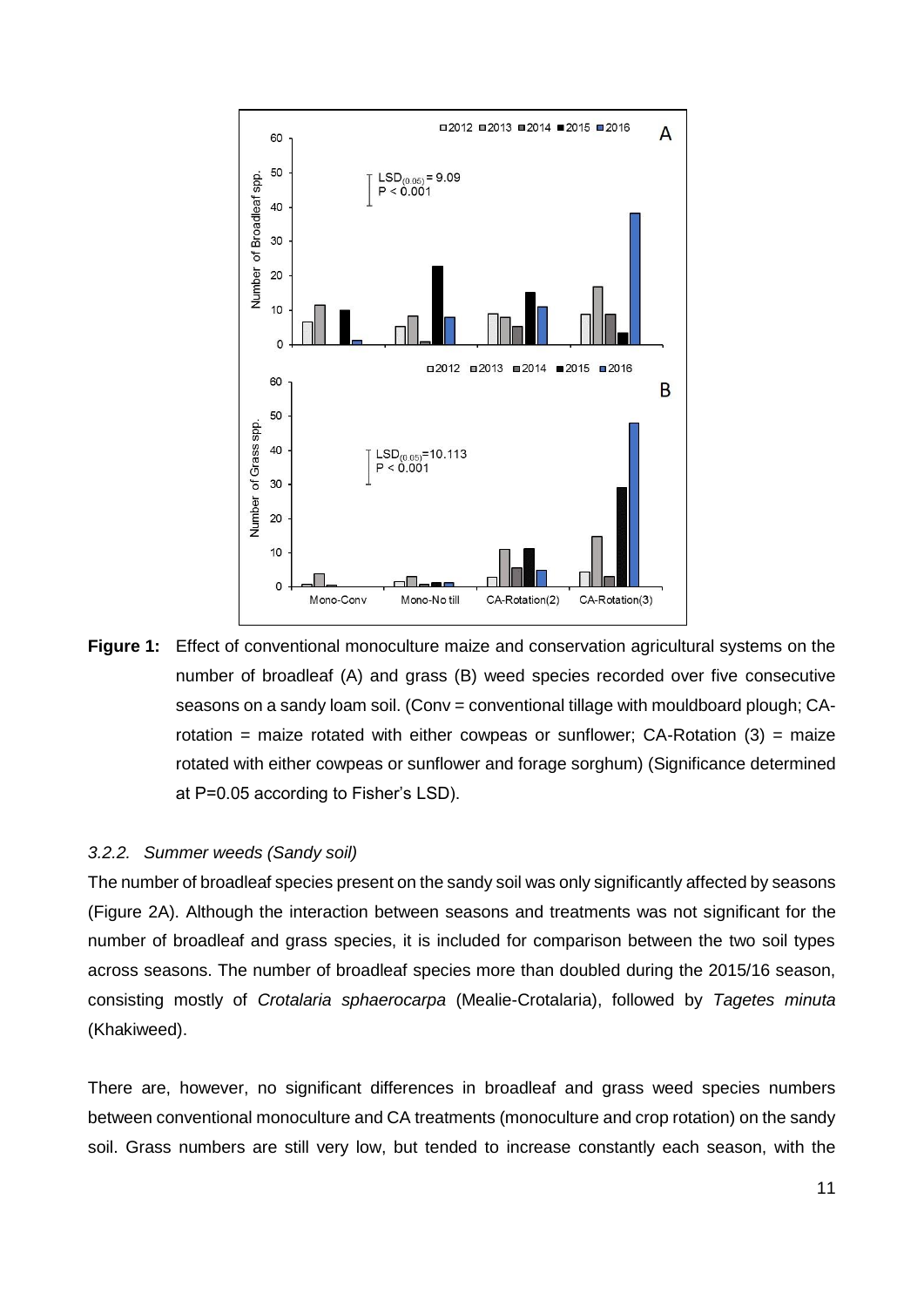highest infestation levels during 2015/16 season (Figure 2B). Contradictory to weed species numbers on the sandy loam soil, weed numbers tend to be lower in the CA systems when compared to the conventional monoculture system on the sandy soil.



**Figure 2:** Effect of conventional monoculture maize and conservation agricultural systems on the number of broadleaf (A) and grass (B) weed species recorded over four consecutive seasons on a sandy soil. (Conv = conventional tillage with mouldboard plough; CArotation = maize rotated with either cowpeas or sunflower;  $CA-Rotation (3)$  = maize rotated with either cowpeas or sunflower and forage sorghum) (The interaction between seasons and treatments was not significant).

#### *3.2.3. Dominant annual species*

As mentioned above, *Commelina benghalensis* was the dominant broadleaf weed species on the sandy loam soil trial site. The effect of seasons, treatments and the interaction thereof had a significant effect on the infestation levels of this species. The numbers of *C. benghalensis* did not differ between the monoculture maize plots, regardless of tillage or no-tillage, but increased almost 10 fold in the CA systems rotated with three different crops.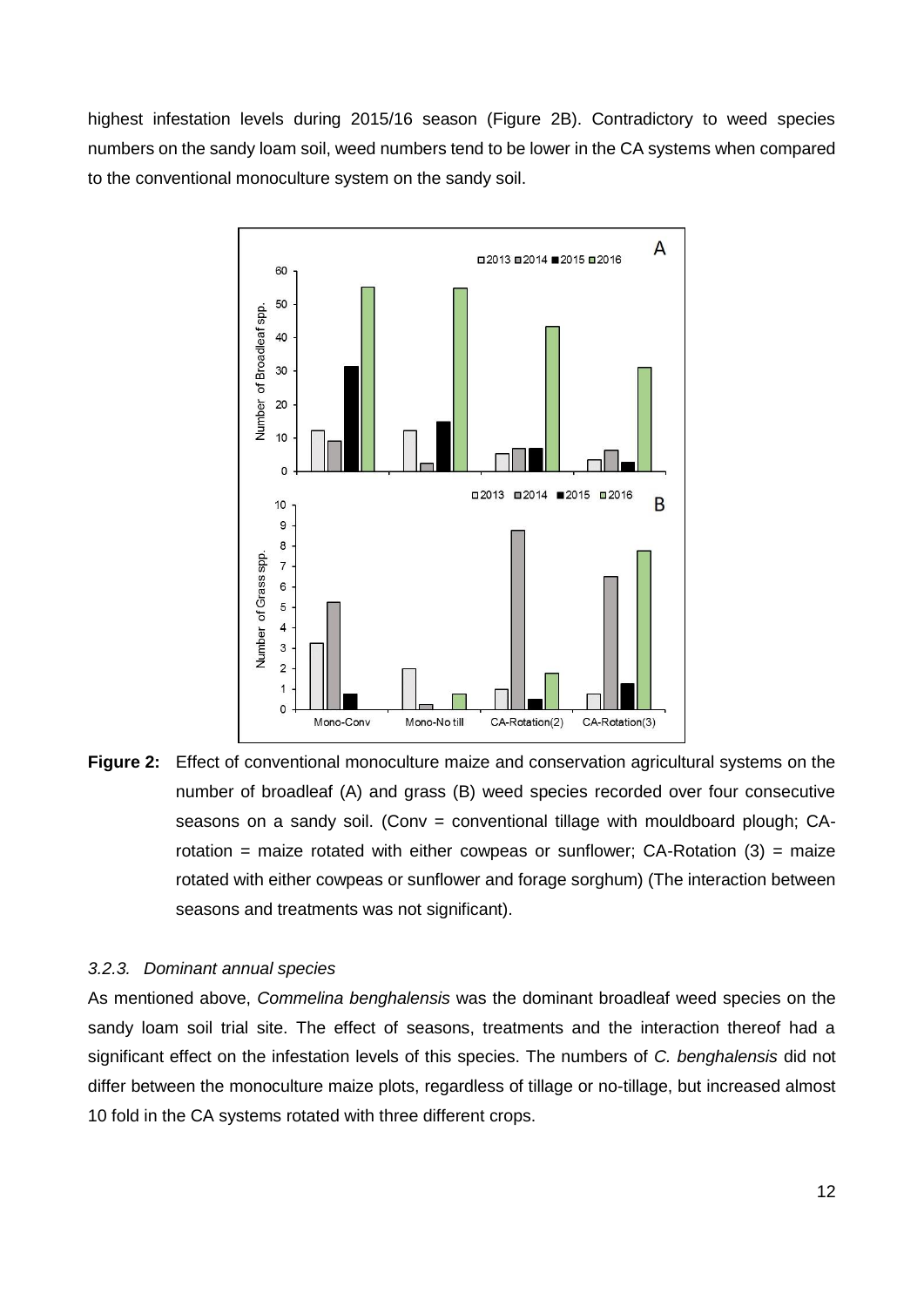

**Figure 3:** Effect of conventional monoculture maize and conservation agricultural systems on the number of *Commelina benghalensis* recorded over five consecutive seasons on sandy  $\alpha$  loam soil. (Conv = conventional tillage with mouldboard plough; CA-rotation = maize rotated with either cowpeas or sunflower;  $CA-Rotation (3) = maize rotated with either$ cowpeas or sunflower and forage sorghum) (Significance determined at P=0.05 according to Fisher's LSD).

During the 2015/16 growing season *Crotalaria sphearocarpa* infestation levels were extremely high on the sandy soil trial site, but no significant treatment effects were observed across seasons. Contradictory to infestation levels of *Commelina benghalensis*, numbers of *Crotalaria sphaerocarpa* tend to decrease in CA systems with crop rotation of two or three different crops.



**Figure 4:** Effect of conventional monoculture maize and conservation agricultural systems on the number of *Crotalaria sphaerocarpa* recorded over four consecutive seasons on sandy soil. (Conv = conventional tillage with mouldboard plough; CA-rotation = maize rotated with either cowpeas or sunflower;  $CA-Rotation (3)$  = maize rotated with either cowpeas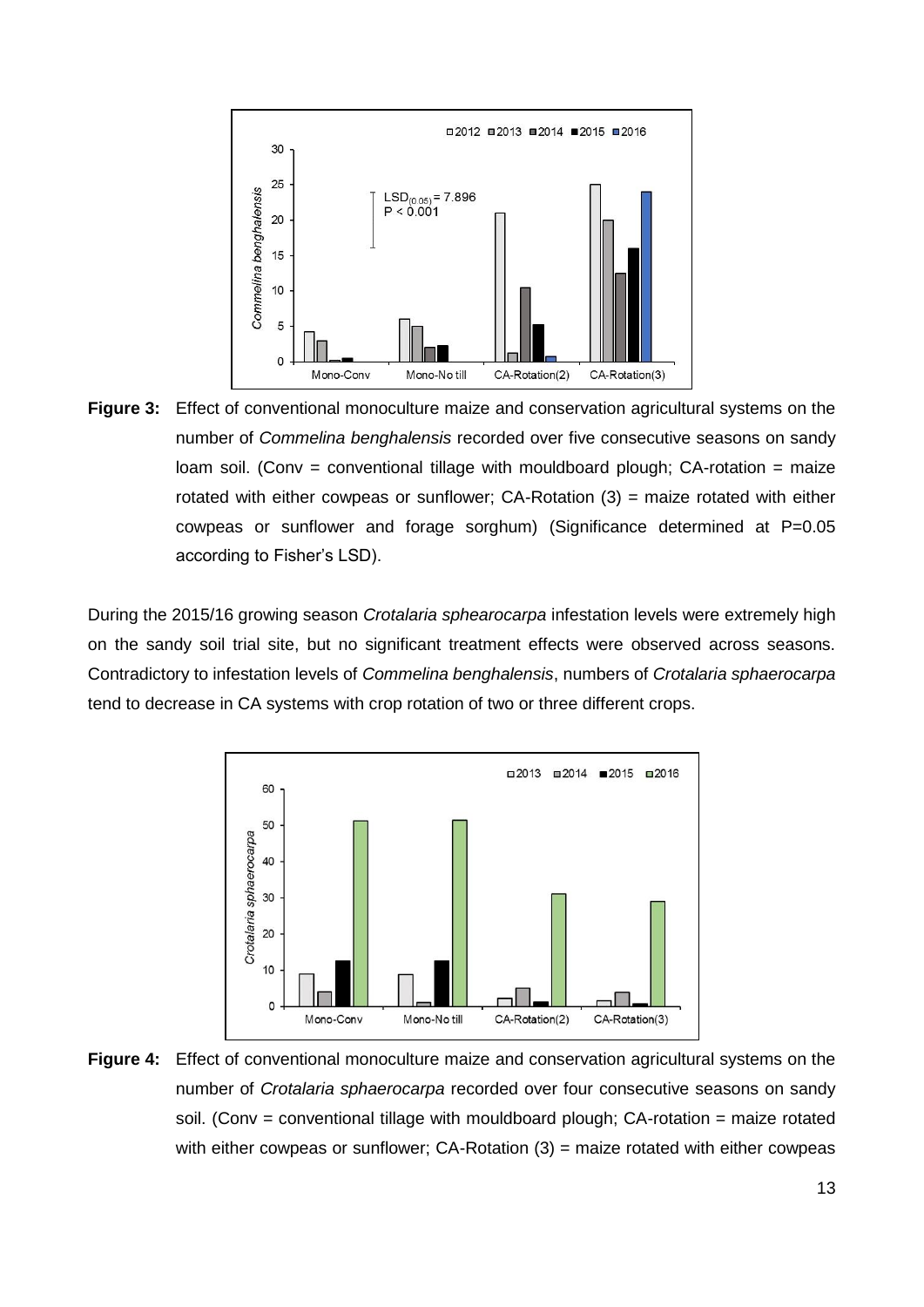or sunflower and forage sorghum) (The interaction between seasons and treatments was not significant).

## *3.2.4. Winter weed species*

The winter weed spectrum at both localities consisted only of broadleaf weed species with the dominant species being *Senecio consanquineus* (Starvation Senecio). Treatments (conventional and CA systems) had no effect on the number of broadleaf species on a sandy loam soil. Except for 2014, winter weed species increased across seasons with the highest number recorded for 2015/16 season. Both seasons and treatments had a significant effect on broadleaf weed species on sandy soil where the highest number was recorded in the monoculture maize plots, with no difference between conventional or no-till plots. Winter weed species also increased constantly across seasons on sandy soil.

The effect of seasons and treatments on the dominant number of *S. consanquineus* levels are shown in Figure 3 for both soil types and reflected the tendencies of broadleaf weed species. Infestation levels of *S. consanquineus* were considerably higher on sandy soil compared to levels on sandy loam soil. *Senecio consanquineus* infestation levels increased with 80% from 2012 until 2016 on a sandy soil and only with 34% on the sandy loam soil trial site.

*Arctotheca calendula* (Cape marigold) numbers were notably higher in the CA system rotated with three crops, while *Helichrysum caesititium* (Rose poppy) occurred in large patches across the sandy loam soil trial site. *Helichrysum caesititium* emerged for the first time during July 2016 at the sandy soil trial site.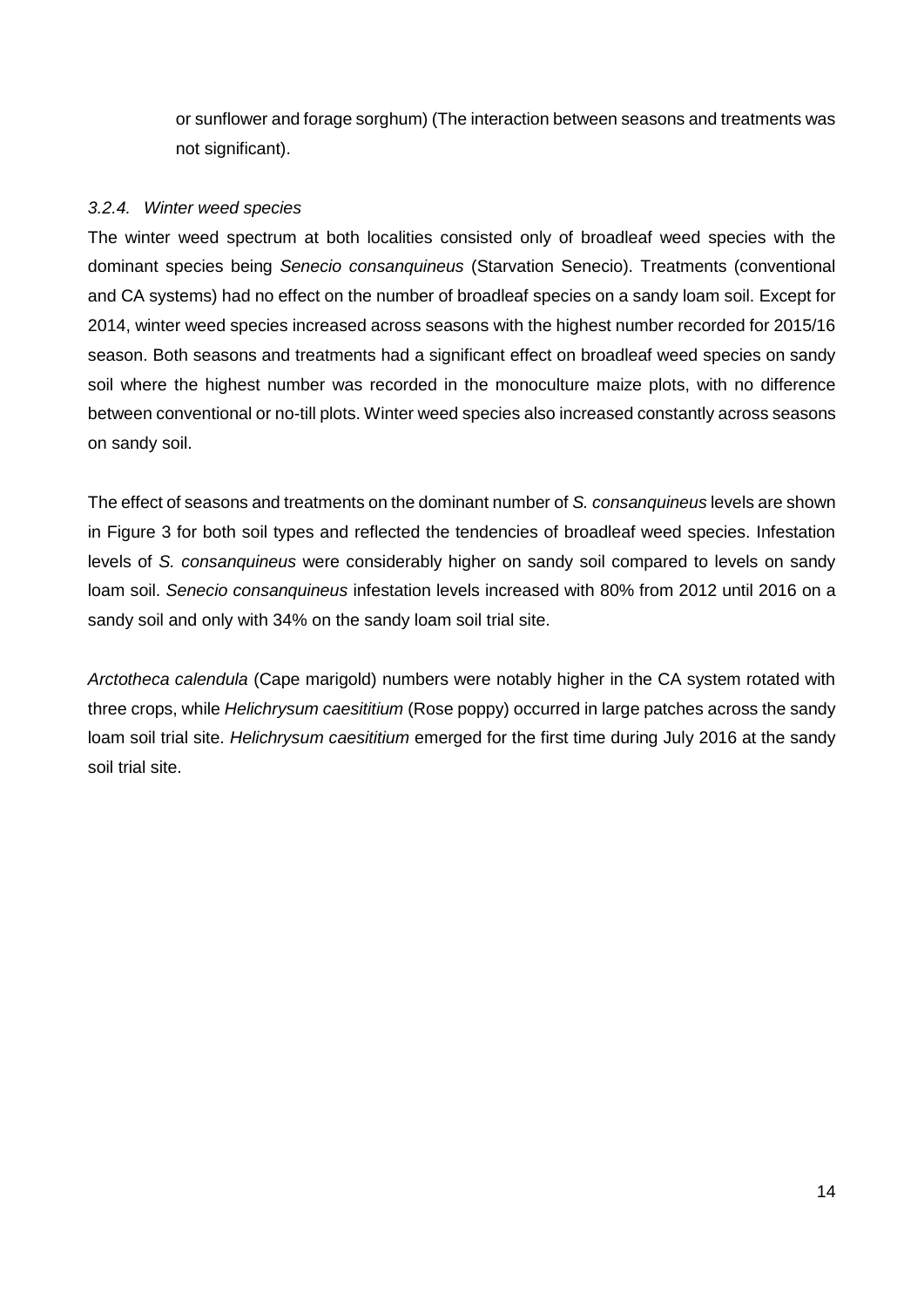

**Figure 5:** Effect of conventional monoculture maize and conservation agricultural systems on the number of *Senecio consanquineus* recorded over four consecutive seasons on a sandy loam (A) and sandy (B) soil type. (Conv = conventional tillage with mouldboard plough;  $CA$ -rotation = maize rotated with either cowpeas or sunflower;  $CA$ -Rotation  $(3)$  = maize rotated with either cowpeas or sunflower and forage sorghum) (Significance determined at P=0.05 according to Fisher's LSD).

#### *3.2.5. Diversity of weed species*

Seasons (F=17.75, P<0.001) and treatments (F = 11.36, P<0.001), and the interaction thereof (F = 4.38, P<0.001) significantly affected the number of different weed species on a sandy loam soil. The highest number of weed species (10 weed species  $m<sup>2</sup>$ ) was recorded during the 2015/16 season, while the lowest number still occurred in the conventional monoculture maize treatments (Table 4).

Different seasons and treatments had no significant effect on the number of summer weed species on a sandy soil. A mean number of three different species were recorded across seasons and treatments.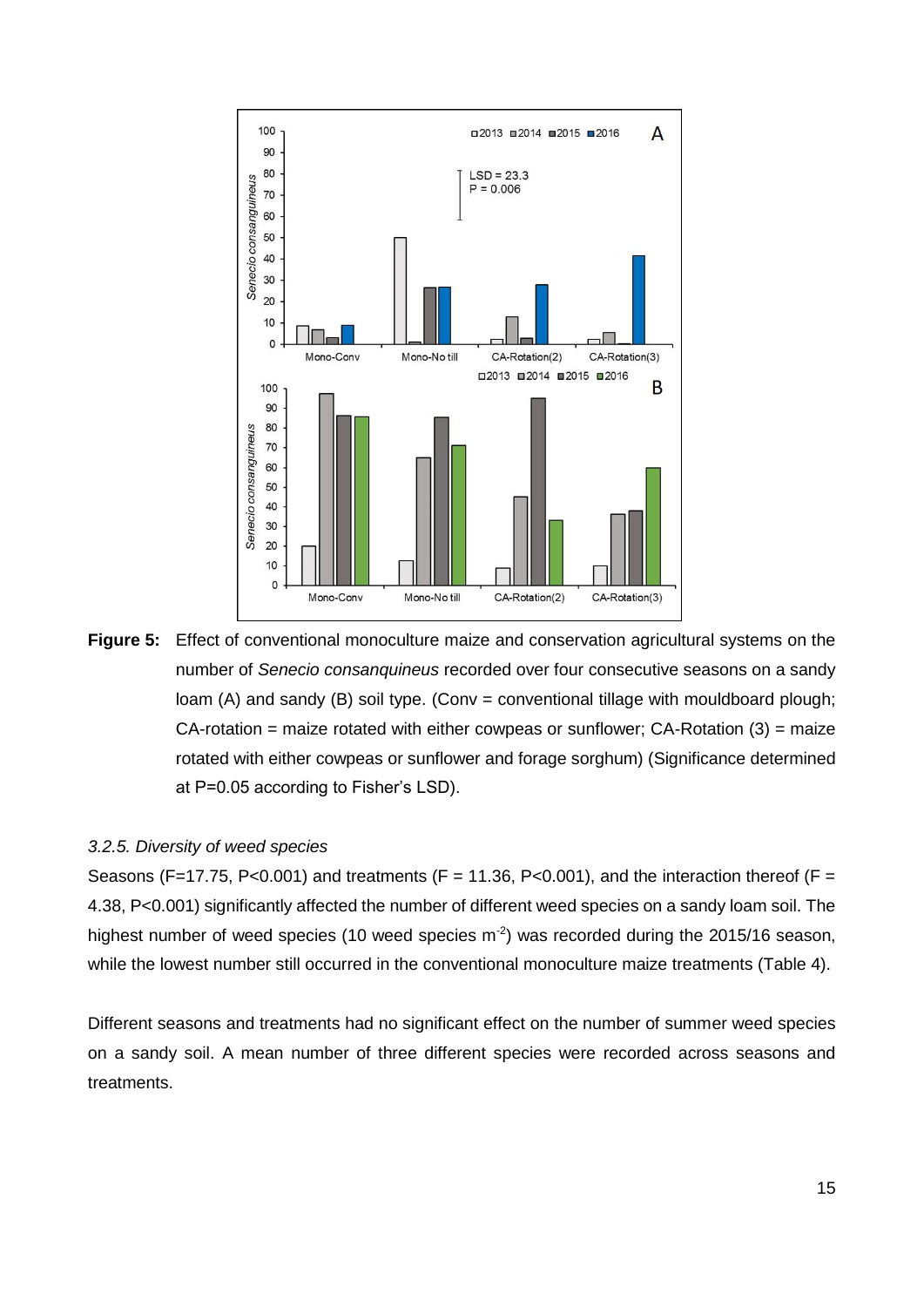**Table 4:** Effect of crop production systems and seasons on summer weed species diversity on a sandy loam and sandy soil ( $NT = no$ -till, 2 crops = maize in rotation with either cowpeas or sunflower, 3 crops = maize / forage sorghum in rotation with either cowpeas or sunflower)

|        | Mono-maize   | Mono-maize | NT with Rotation    | NT with Rotation    | Mean*             |
|--------|--------------|------------|---------------------|---------------------|-------------------|
| Season | Conventional | NT         | $(2 \text{ crops})$ | $(3 \text{ crops})$ |                   |
|        |              |            | Sandy loam soil     |                     |                   |
| 2012   | 4.8          | 6.0        | 7.0                 | 7.3                 | 6.3c              |
| 2013   | 4.8          | 6.3        | 6.5                 | 5.5                 | 5.8 <sub>bc</sub> |
| 2014   | 0.5          | 2.0        | 2.5                 | 3.0                 | 2.0a              |
| 2015   | 4.3          | 6.5        | 4.8                 | 3.5                 | 4.8b              |
| 2016   | 1.5          | 3.8        | 7.0                 | 10.0                | 5.6 <sub>bc</sub> |
| Mean   | 3.15a        | 4.90b      | 5.55b               | 5.85b               |                   |
|        |              |            | Sandy soil          |                     |                   |
| 2013   | 3.3          | 2.5        | 3.0                 | 2.8                 | 2.8               |
| 2014   | 3.5          | 1.5        | 2.5                 | 2.0                 | 2.4               |
| 2015   | 1.5          | 1.3        | 2.3                 | 2.0                 | 1.8               |
| 2016   | 1.8          | 2.5        | 3.5                 | 4.0                 | 2.9               |
| Mean*  | 2.50         | 1.94       | 2.81                | 2.69                |                   |

\*Means within columns or rows followed by the same letter(s) do not differ significantly at P=0.05

The number of different winter weed species were significantly affected by seasons (Sandy loam soil: F=6.19, P<0.001; Sandy soil F= 16.81, P<0.001) on both trial sites. CA systems only had a significant effect on the diversity of winter weeds on sandy soil (Sandy loam soil: F=7.16, P<0.001). The diversity of weed species numbers is rather low, but constant across seasons (2 weed species m-2 ) (Table 5)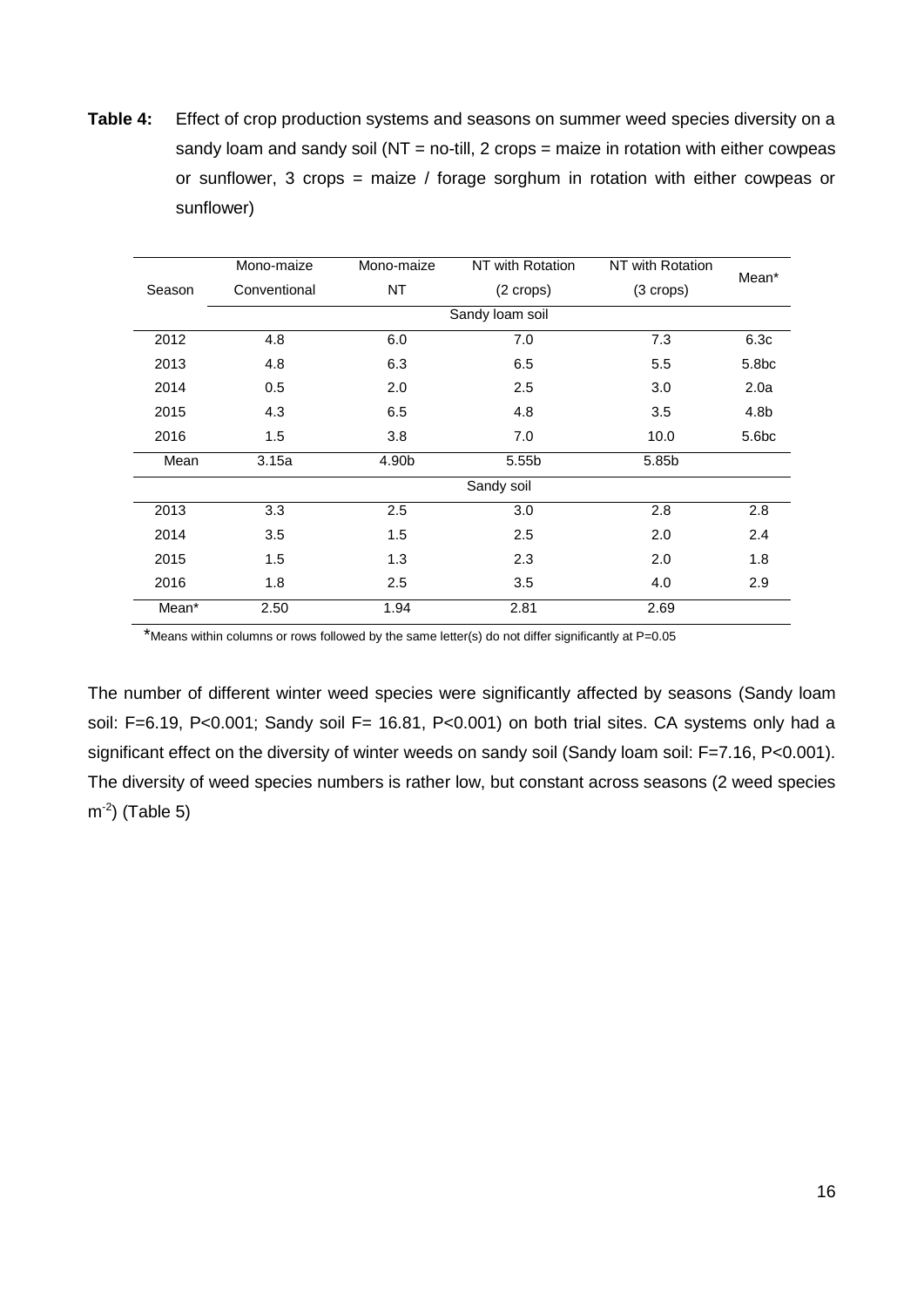**Table 5:** Effect of crop production systems and seasons on winter weed species diversity on a sandy loam and sandy soil ( $NT = no$ -till, 2 crops = maize in rotation with either cowpeas or sunflower, 3 crops = maize / forage sorghum in rotation with either cowpeas or sunflower)

| Season | Mono-maize   | Mono-maize | NT with Rotation    | NT with Rotation    | Mean*            |
|--------|--------------|------------|---------------------|---------------------|------------------|
|        | Conventional | NT         | $(2 \text{ crops})$ | $(3 \text{ crops})$ |                  |
|        |              |            | Sandy loam soil     |                     |                  |
| 2013   | 2.3          | 2.3        | 2.8                 | 1.8                 | 2.3a             |
| 2014   | 4.0          | 3.5        | 2.8                 | 3.3                 | 3.4 <sub>b</sub> |
| 2015   | 2.0          | 2.3        | 1.8                 | 1.0                 | 1.8a             |
| 2016   | 1.5          | 1.8        | 2.3                 | 1.8                 | 1.8a             |
| Mean   | 2.44         | 2.44       | 2.38                | 1.94                |                  |
|        |              |            | Sandy soil          |                     |                  |
| 2013   | 2.0          | 1.5        | 2.5                 | 0.8                 | 1.7 <sub>b</sub> |
| 2014   | 1.0          | 1.0        | 1.0                 | 1.0                 | 1.0a             |
| 2015   | 2.5          | 2.8        | 2.8                 | 1.8                 | 2.4c             |
| 2016   | 1.3          | 1.5        | 2.5                 | 1.5                 | 1.7 <sub>b</sub> |
| Mean*  | 1.69b        | 1.69b      | 2.19c               | 1.25a               |                  |

\* Means within columns or rows followed by the same letter(s) do not differ significantly at P=0.05

#### *3.3. Seedbank study*

Soil cores were taken on both soil types before planting in November 2015 and the seedbank of the sandy loam soil type has been identified and quantified. The study for the sandy soil still needs to be completed. The dominant broadleaf and grass weed species are listed in Table 6. Most of these species have very small seeds and results corresponded with studies done on the effect of tillage and no-tillage where small seeded weed species dominate the first 5 to 10 cm within the seedbank.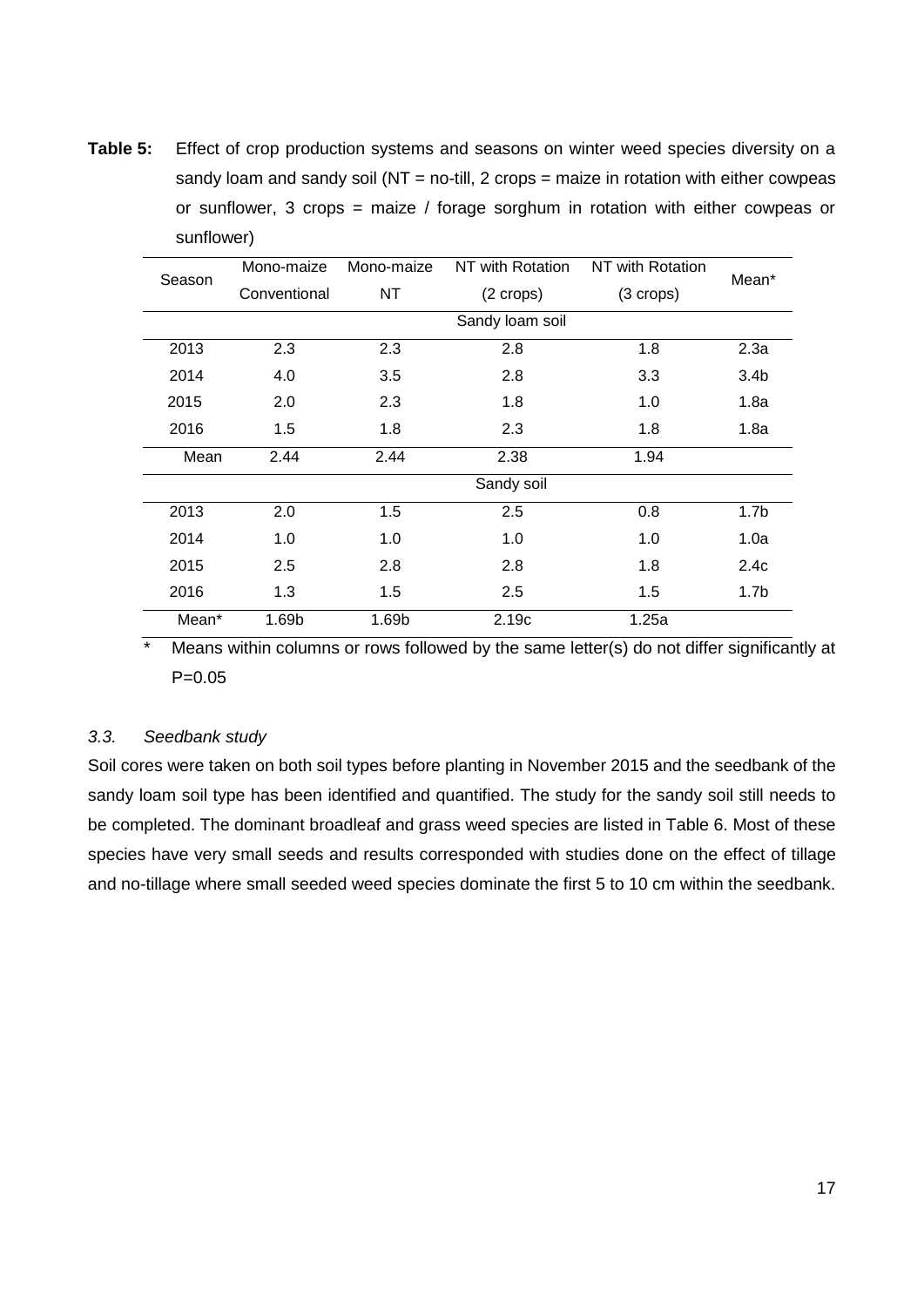**Table 6:** Dominant weed species from soil cores taken from treatments on the sandy loam soil trial site.

| Broadleaf spp.        | Grass spp.            |
|-----------------------|-----------------------|
| Amaranthus hybridus   | Digitaria sanguinalis |
| Chenopodium album     | Eleusine coracana     |
| Chenopodium carinatum |                       |
| Commelina             |                       |
| benghalensis          |                       |
| Portulaca oleracea    |                       |
|                       |                       |

The highest number of broadleaf and grass weed species germinated and emerged from the CA treatments with crop rotation of three different crops (Figure 6). These results concur with data recorded for the field survey done on a sandy loam soil.



**Figure 6:** Seedbank composition for each across conventional and conservation agriculture systems on the loam soil trial. (Means within columns or rows followed by the same letter(s) do not differ significantly at P=0.05)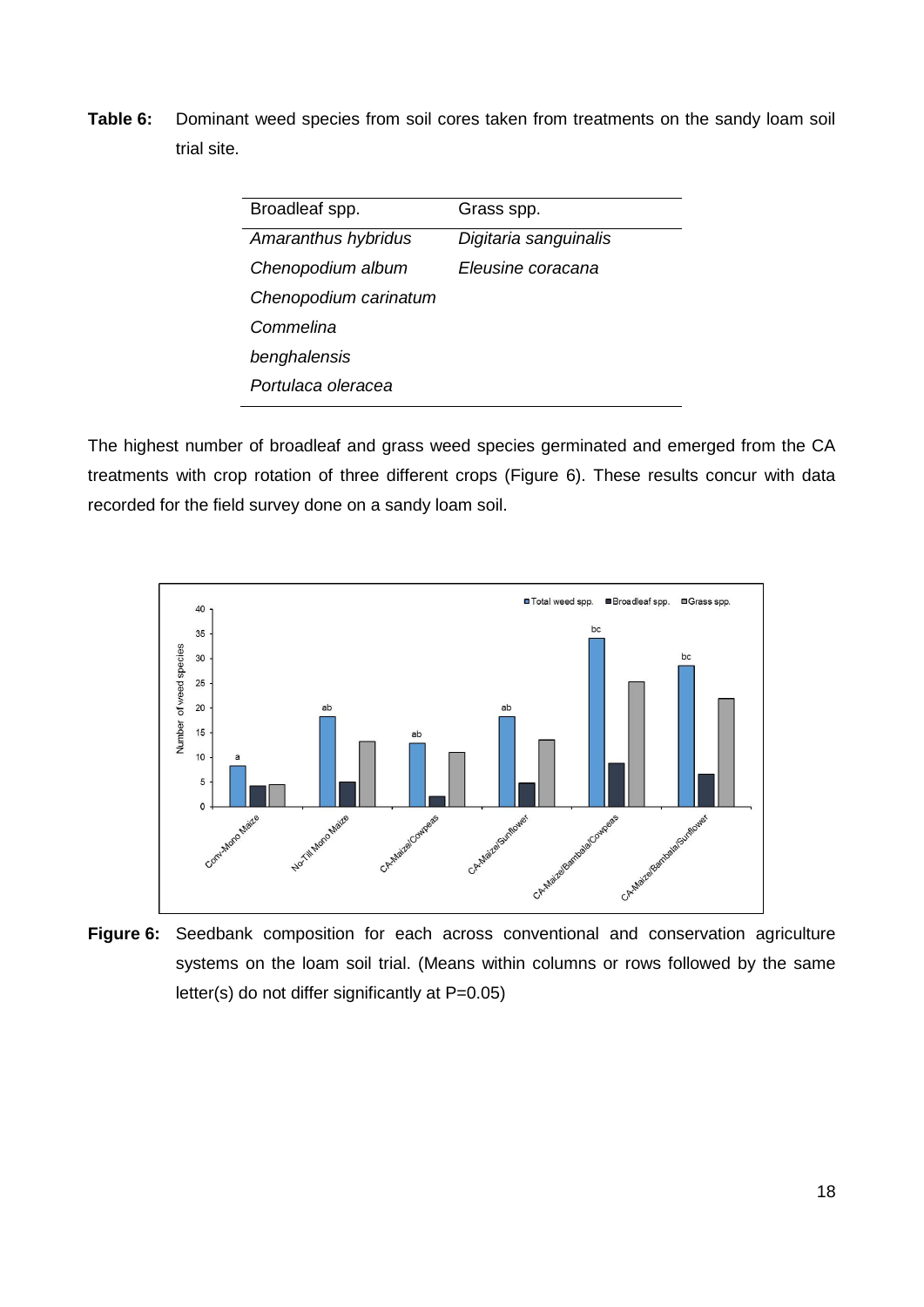#### **4. Discussion**

The successful implementation of CA systems depends to a large extent on careful decision-making processes and the management thereof. Effective and timely management of weed control are essential to reduce yield losses when high infestation levels of weeds are experienced. It is, however, difficult to predict infestation levels of different weed species, since different species will react differently to habitats created by CA systems. Most of weed seeds in established CA systems occur in the upper 5 to 10 cm of the soil surface and only the depth of the planter will influence the vertical distribution of weed seeds in the soil profile. It is therefore essential for producers practicing CA to have adequate knowledge of the weed spectrums on each field and which species are dominant. Numerous studies have been done to determine weed species spectrums under CA systems and if any shifts in certain weed species do occur. Due to the fact that CA systems are unique to each producer and the area / environment where CA is practiced, results are inconsistent. Small seeded weed species proliferate and spread more easily under CA systems, and results found in this study confirmed these tendencies. Most of the dominant broadleaved and grass species occurring on the trial sites have very small seeds and persist across seasons in the CA treatments. Some studies found that the number of broadleaved weeds increased under no-tillage conditions, while others concluded that there was no difference in numbers between conventional and no-tillage treatments. Similar results were found for broadleaved weeds on the sandy loam soil where no difference in numbers occurred between monoculture maize under conventional and no-tillage treatments, respectively. Weed species numbers increased where crop rotation forms part of a CA system on the sandy loam soil, while the opposite was found on the sandy soil. This tendency can be ascribed to the different dominant weed species occurring at each trial site. Tillage systems or the lack thereof, can also influence emergence patterns of annual weeds differentially, which also depends on the vigour of the different species present. This could describe the predominance of *Crotalaria sphaerocarpa*, being the first species to germinate and emerge, showing more vigour compared to the rest of the broadleaved species. This same tendency has been observed for *Commelina benghalensis* on the sandy loam soil. Conventional tillage plots showed very low, if any, infestation levels of *C. benghalensis*, which could be ascribed to the deep mouldboard plough tillage. In the notillage treatments seed of *C. benghalensis* are not disturbed and can be dormant in the soil for years. This species has the ability to produce aerial as well as subterraneal seed, making it more difficult to control. However, numbers did start to decrease in the CA systems due to timely and continuous control of this species. Both these species also have the ability to germinate throughout the season, and with high seed numbers in the soil, can be difficult to control later in the season, causing severe yield losses.

Most grass species consist of small seeds as is the case with the dominant grass species found on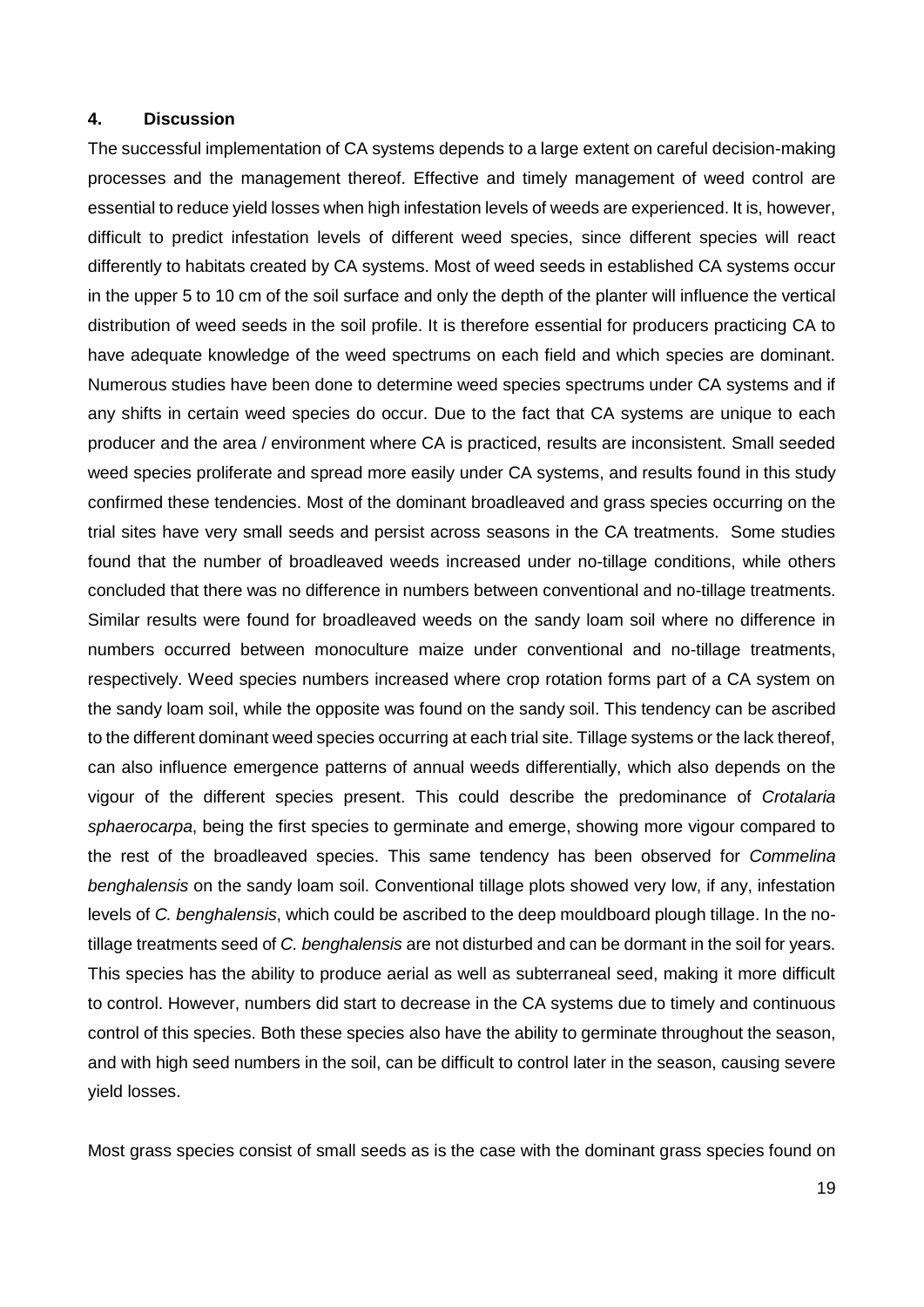both trial sites. Higher numbers of grass species have been reported on the sandy loam soil compared to the sandy soil. The infestation levels, however, increased steadily across seasons in the CA systems incorporating crop rotation of three different crops. This is a typical example of the different reaction of weed species under different habitats. Herbicide selection can also play a major role in crop rotation systems where the soil residual effect needs to be taken into account with followup crops. This complicates chemical weed control and might be a contributing factor in poor control of certain grass species under CA systems.

It is essential to control weeds as soon as possible after emergence to prevent flowering and seed shedding in CA systems. On the long-term, CA systems can reduce weed species numbers when effective weed control persists across seasons. Weed species numbers started to decrease over seasons on both localities, but some species increased significantly during the past season (2015/16), emphasizing the effect of environmental conditions on the germination and emergence on the respective weed species spectrums. Extreme drought conditions prevailed during the past growing season, reducing the efficacy of herbicides to an extent. Pre-emergence herbicides need soil moisture for effective control and when weeds are wilting or stressed, post-emergence herbicides are poorly absorbed and translocated.

Although results are inconsistent with regard to most of the weed species surveyed across treatments and seasons, it is not unexpected. The objectives of these studies are being achieved to determine the weed spectrums between two soil types and compare the spectrum between conventional and no-tillage systems. Each soil type has a unique weed spectrum, with distinctive dominant weed species.

Although the presence of crop residue (stubble) can influence weed seed germination and emergence, stubble levels were relatively low at both localities. It is therefore, concluded that the amount of stubble does not yet have a significant effect on weed species numbers. The percentage soil cover during pre-emergence herbicide application was also very low and did not affect the efficacy of soil applied herbicide at this stage. The first occurrence of *Helichrysum caesititium* (Rose poppy) on the sandy soil trial site might be due to the rotation of implements between the two localities. It is important to keep implements clean when used at more than one locality, since weed seeds can effectively be transported by humans and implements.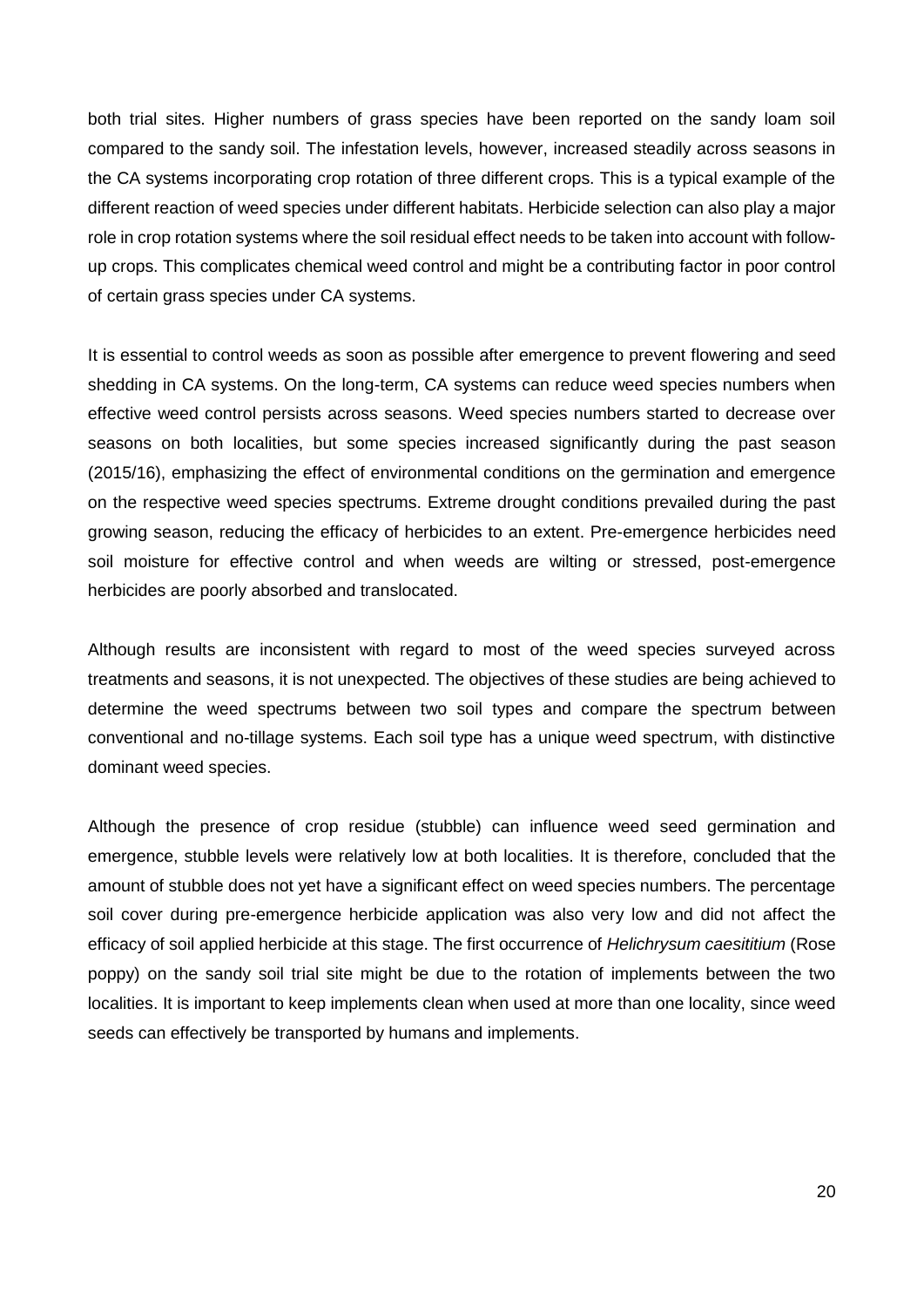## **5. Outstanding**

Due to the resignation of Dr Hugo during February 2017, certain aspects of this study were not finalised. Dr Craven has been appointed in Dr Hugo's position as weed scientist during June 2017. As the data of the outstanding research areas has been generated, Dr Craven will finalise the analyses and interpretation of the following aspects for publication purposes:

- Calculation of weed species richness and the Shannon-Weiner diversity (*H*) and evenness indices (*E*) for both soil types. This will give an indication if a significant shift in the weed spectrums occurred for both localities. Weed species were grouped into broadleaved and grass weeds to complete this report on time, but the effect of tillage, no-tillage and crop rotation will be determined for most of the dominant weed species present across season for each locality.
- The seedbank study for the sandy soil still needs to be finalised.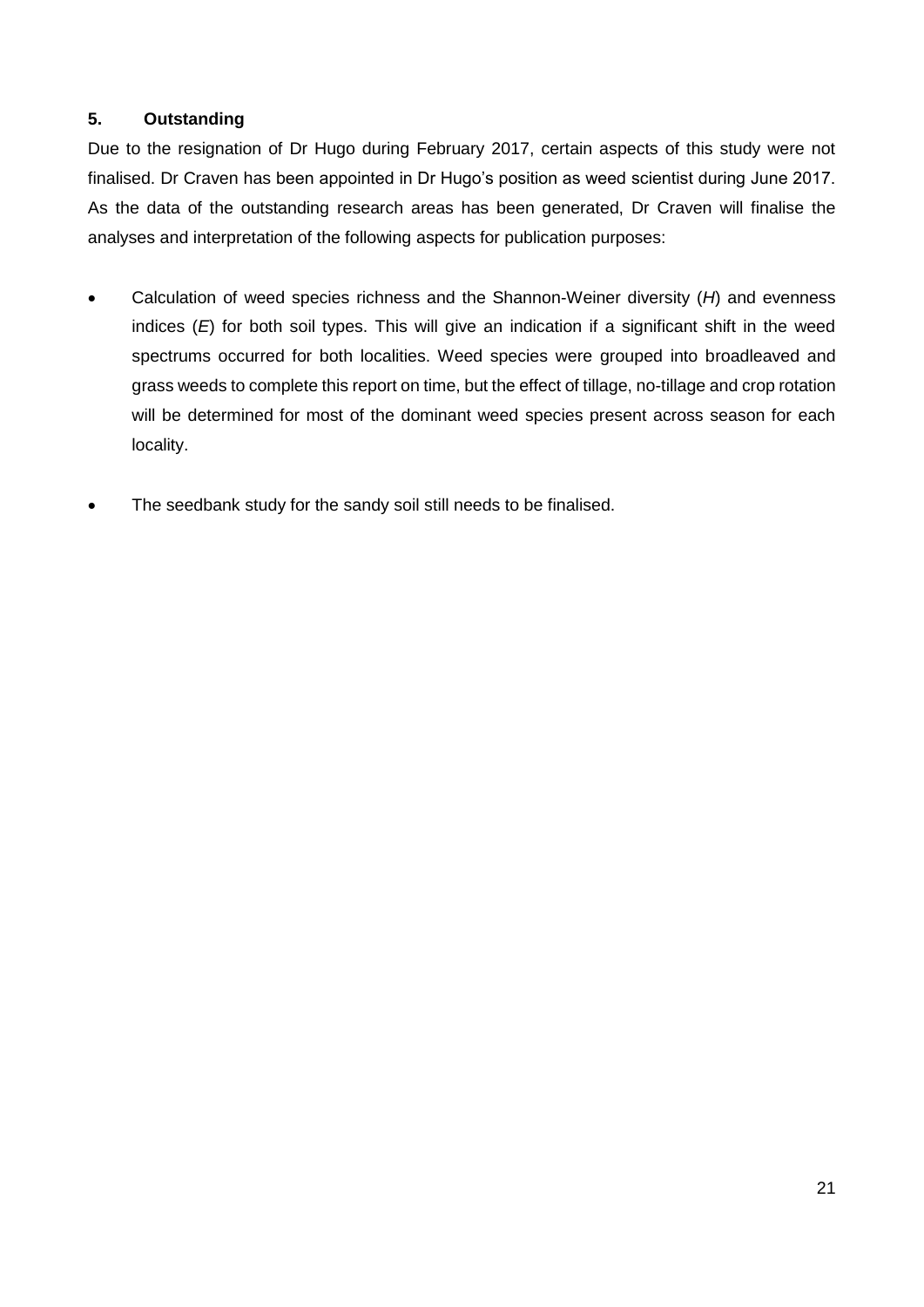#### **References**

ANONYMOUS, 2017. Production reports. GrainSA North West budget. [http://www.grainsa.co.za/pages/industry-reports/production-reports.](http://www.grainsa.co.za/pages/industry-reports/production-reports)

BENVENUTI, S., MACCHIA, M. & MIELE, S., 2001. Quantitative analysis of emergence of seedlings from buried weed seeds with increasing soil depth. *Weed Science*, 49: 528 - 535.

BOLLIGER, A., MAGID, J., AMADO, T.J.C., NETO, F.S., DOS SANTOS RIBEIRO, M.F., CALEGARI, A., RALISCH, R. & DE NEERGAARD, A., 2006. Taking stock of the Brazilian "Zero-till revolution": A review of landmark research and farmers' practice. *Advances in Agronomy*, 91: 47 - 64.

CARTER, M.R. & IVANY, J.A., 2006. Weed seedbank composition under three long-term tillage regimes on a fine sandy loam in Atlantic Canada. *Soil and Tillage Research*, 90: 29 - 38.

CHRISTOFFOLETI, P.J., PINOT DE CARVALHO, S.J., LÓPEZ-OVEJERO, R.F., NICOLAI, M., HIDALGO, E. & DA SILVA, J.E., 2007. Conservation of natural resources in Brazilian agriculture: Implications on weed biology and management. *Crop Protection*, 26: 383 - 389.

JOHNSON, W.C. & COBLE, H.D., 1986. Crop rotation and herbicide effects on the population dynamics of two annual grasses. *Weed Science*, 34: 452 - 456.

KASSAM, A., FRIEDRICH, T., SHAXSON, F. & PRETTY, J., 2009. The spread of conservation agriculture: justification, sustainability and adaption. *International Journal of Agriculture Sustainability*, 7: 292 - 320.

KURSTJENS, D.A.G., 2007. Precise tillage systems for enhanced non-chemical weed management. *Soil & Tillage Research*, 97: 293 - 305.

MALLET, J.B., MCPHEE, P.J., RUSSEL, W.B. & MOTTAM, R., 1981. Runoff and erosion as affected by various tillage practices. *Crop Production*, 10: 11 - 13.

MURPHY, S.D., CLEMETS, D.R., BELAOUSSOFF, S., KEVAN, P.G. & SWANTON, C.J., 2006. Promotion of weed species diversity and reduction of weed seedbanks with conservation tillage and crop rotation. *Weed Science*, 54: 69 - 77.